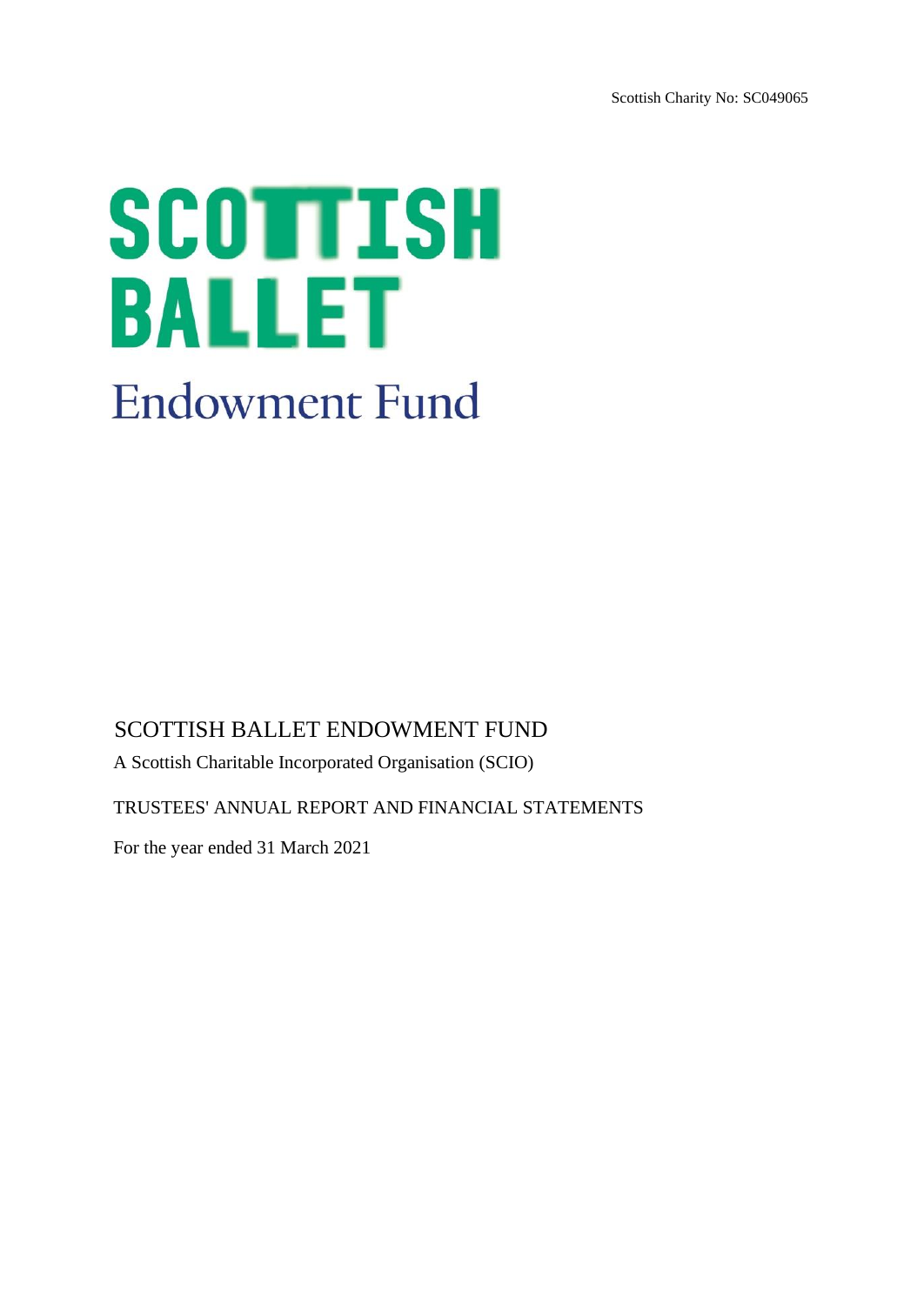# TRUSTEES' ANNUAL REPORT & FINANCIAL STATEMENTS For the year ended 31 March 2021

# **CONTENTS**

| Reference and Administration Information |    |
|------------------------------------------|----|
| Chair's Report                           | 2  |
| <b>Trustees' Annual Report</b>           | 4  |
| Independent Auditor's Report             | 9  |
| <b>Statement of Financial Activities</b> | 13 |
| <b>Balance Sheet</b>                     | 14 |
| <b>Cash Flow Statement</b>               | 15 |
| Notes to the Financial Statements        | 16 |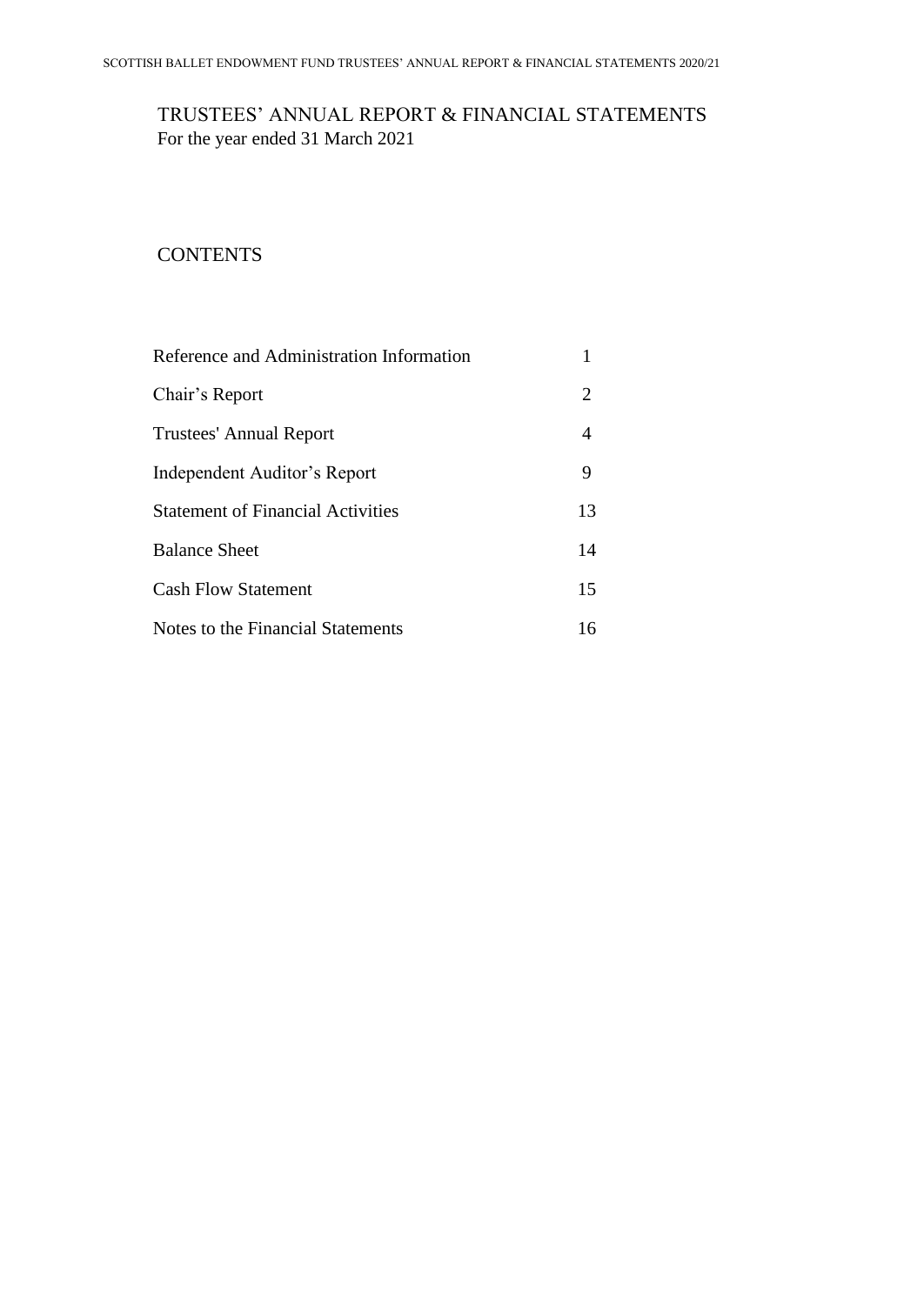# REFERENCE AND ADMINISTRATION INFORMATION

| <b>Scottish Charity No:</b>     | SC049065                                                                                                                                                                                     |
|---------------------------------|----------------------------------------------------------------------------------------------------------------------------------------------------------------------------------------------|
| <b>Company Registration No:</b> | CS003854                                                                                                                                                                                     |
| <b>Website:</b>                 | www.scottishballet.co.uk/endowment-fund                                                                                                                                                      |
| <b>Registered Office:</b>       | c/o Scottish Ballet<br>Tramway<br>25 Albert Drive<br><b>GLASGOW</b><br><b>G41 2PE</b>                                                                                                        |
| <b>Trustees:</b>                | Fiona E Wollocombe (Chair)<br><b>Richard Rutnagur</b><br>Catherine Simpson<br>Eleanor Bentley (in her capacity as non-executive Director of Scottish Ballet)<br>(appointed 18 November 2020) |
|                                 | Norman L Murray (in his capacity as Chair of Scottish Ballet)<br>(resigned 18 November 2020)                                                                                                 |
| <b>Solicitors:</b>              | <b>Brodies LLP</b><br>110 Queen Street<br><b>GLASGOW</b><br>G1 3BX                                                                                                                           |
| <b>Bankers:</b>                 | The Royal Bank of Scotland<br>Paisley Chief Office<br>1 Moncrieff Street<br><b>PAISLEY</b><br>PA3 2AW                                                                                        |
| <b>Auditor:</b>                 | Martin Aitken & Co. Ltd.<br><b>Chartered Accountants</b><br>Caledonia House<br>89 Seaward Street<br><b>GLASGOW</b><br>G41 1HJ                                                                |
| <b>Investment Managers:</b>     | Cazenove Capital<br>18 Charlotte Square<br><b>EDINBURGH</b><br>EH <sub>2</sub> 4DF                                                                                                           |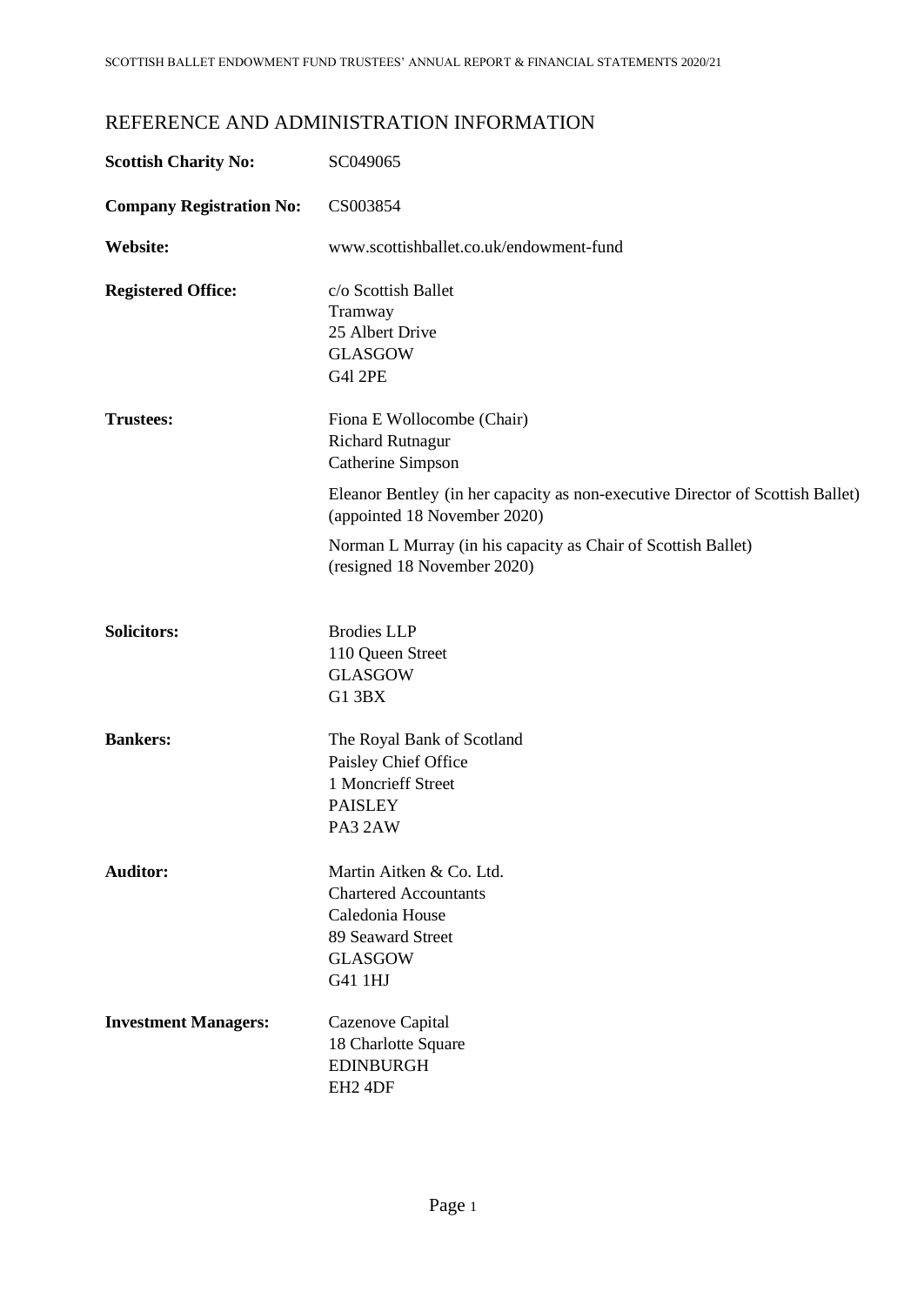# CHAIR'S REPORT

For the year ended 31 March 2021

The Scottish Ballet Endowment Fund (the Fund) has experienced another extraordinary year of uncertainty, like so many associated with the Arts sector, as the effects of the pandemic continue to tighten their grip. There have, however, been some bright spots which I am pleased to report on.

As I have noted previously, since the launch of the Darrell Bequest Circle and with renewed focus, the Fund has become an important part of the success story of Scottish Ballet. The company continues to delight and amaze audiences with an astonishing array of productions as they have successfully pivoted into and scaled up their creative digital output. The artistry and ability to engage with audiences, even during the lockdown, has yet again shown what strength lies within the company. The transformation of its production centre into a professional film production facility, has enabled the company to embrace a whole new discipline, which requires a very different skillset. That said, we were delighted to see the company back on the real stage again with the excellent and uplifting performances of Starstruck. It can do so in the knowledge that the financial future of the company has the security of a healthy endowment fund with a growing number of legacy pledges to call upon.

Current difficulties surrounding Covid 19 continue to challenge everyone. It is our aim to ensure that the Fund continues to increase over the long term.

At the year end, in addition to investments and cash assets, the fund had ownership of a cask of Royal Lochnagar whisky that was donated to Scottish Ballet by United Distillers in 1994 on the occasion of its 25<sup>th</sup> anniversary. Lord Macfarlane of Bearsden, KT, DL, who was at the time Chair of United Distillers and Vice Chair of Scottish Ballet was instrumental in the whisky being gifted to the Company. This cask had a painting on the end of the barrel by the Scottish artist Norman Edgar  $-$  a portrait of Aurora from 'The Sleeping Beauty', which Scottish Ballet was performing at the time. The Trustees worked closely with Diageo and Whisky Auctioneer during the year to bring this wonderful whisky to market in September 2021, realising proceeds of £210,296 and we are immensely grateful to them for supporting the sale.

The fund assets which at the year end comprised the investments managed by Cazenove Capital, the whisky cask and further cash balances are overseen by the Fund's Trustees. The Trustees have put in place the necessary governance and professional advisers to ensure that the Fund is well managed for the long term.

The Trustees have also determined the liquidity of the Fund, formulated the investment policy and monitored investment performance on a regular basis. The administration of the Fund is carried out by Scottish Ballet under a service agreement that includes an annual charge. The Trustees consider that this arrangement is in the best interests of the Fund.

We were sad to say a virtual goodbye and huge thanks to Norman Murray, the former Chair of Scottish Ballet and a Trustee of the Fund since 2013, whose experience and wisdom is something we had all come to value greatly. We were delighted however to welcome Eleanor Bentley as a new Trustee from Scottish Ballet. who has a wealth of experience which she brings to the Fund. She joins Catherine Simpson and Richard Rutnagur, who are both invaluable assets to the Trust.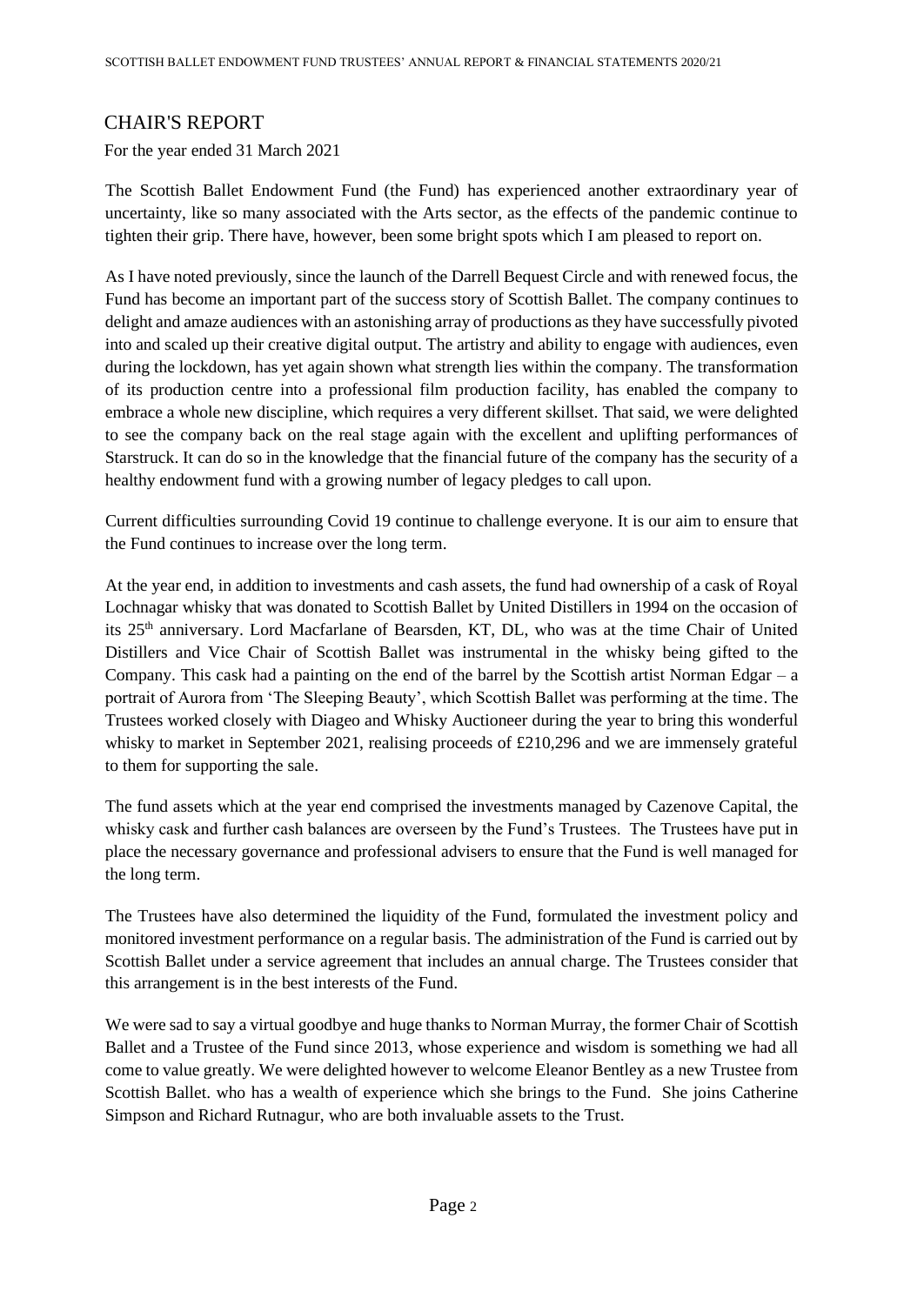# CHAIR'S REPORT (cont'd)

For the year ended 31 March 2021

It is an ongoing privilege to be associated with Scottish Ballet and its wealth of talent and the people who work tirelessly for its success. Their resilience, creativity and optimism knows no bounds. I would like to thank the team led by Antonia Brownlee, Head of Philanthropy at Scottish Ballet, for her continued excellent work in engaging our stakeholders both in a virtual world and this coming year when we look forward to further legacy events as conditions allow. The increasing number of those who have left legacies and donations to the Darrell Bequest Circle continues to grow and I would particularly like to thank again all of those donors and loyal audiences of Scottish Ballet for their ongoing support. We all hope for a much improved year when we can meet again in person.

The Trustees were very saddened to hear the news that Lord Macfarlane of Bearsden had passed away earlier this month. We were however very touched that we had been able to share with him and his family the fairy-tale ending to The Sleeping Beauty cask, laid down 26 years ago at his instigation for the benefit of Scottish Ballet.

Fiona E Wollocombe Chair

24 November 2021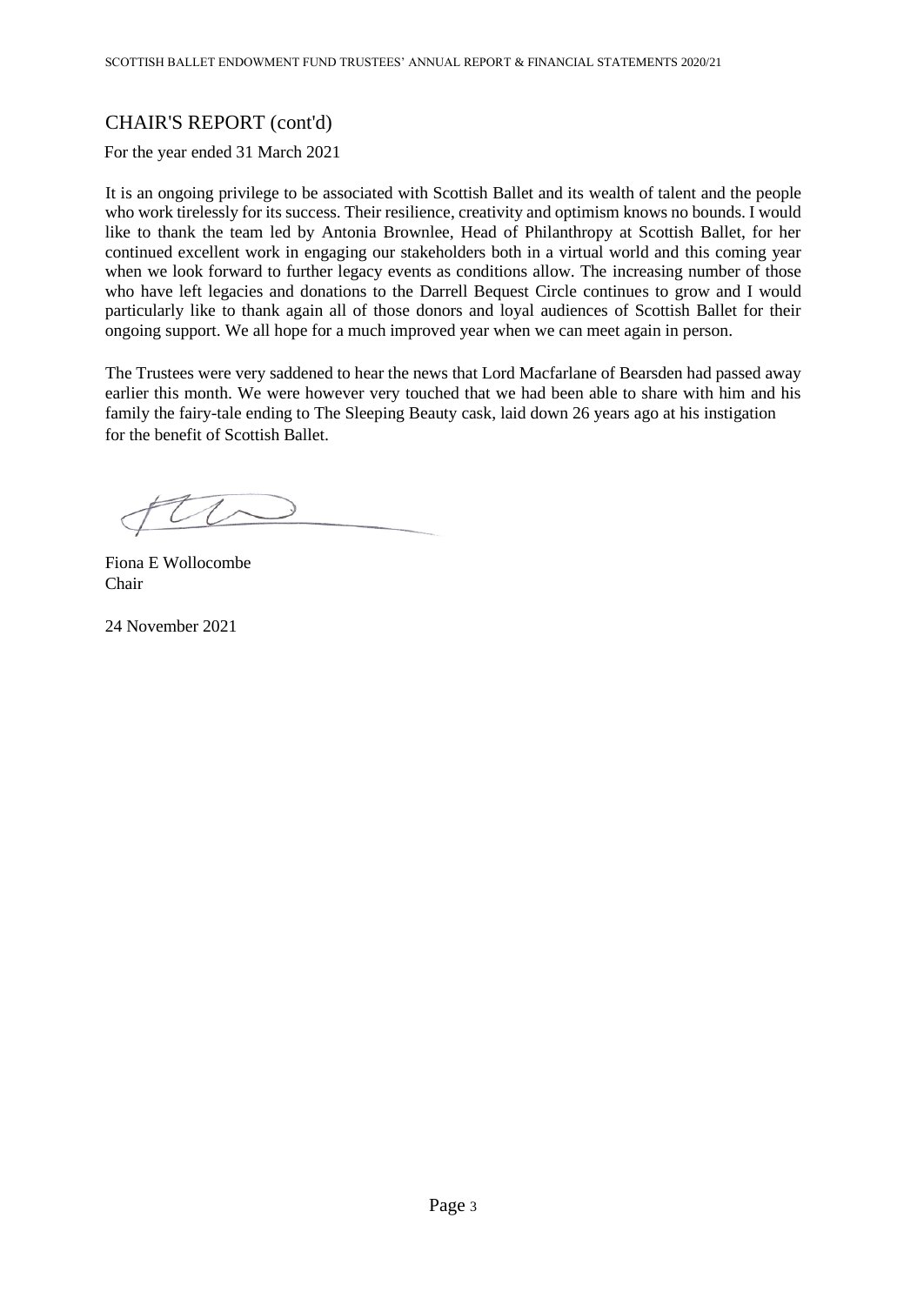## TRUSTEES' ANNUAL REPORT

For the year ended 31 March 2021

The trustees present their report along with the financial statements for the year ended 31 March 2021. The financial statements have been prepared in accordance with the SCIO constitution and the Financial Reporting Standard 102, as issued by the Financial Reporting Council (effective 1 January 2015 and revised 2 September 2019), the Statement of Recommended Practice (SORP) "Accounting and Reporting by Charities preparing their accounts in accordance with the Financial Reporting Standard applicable in the UK and Republic of Ireland (FRS 102)" and the accounting policies set out in note 1 to the accounts.

## **Objectives and Activities**

## **Charitable purposes**

Under the terms of the said constitution the trustees are directed to apply income and capital funds (or such part(s) of such income and capital as the trustees in their absolute discretion shall decide) to or for the following charitable purposes:

(a) for the benefit of Scottish Ballet (a registered Scottish charity, SC008037), in furtherance of its charitable purposes; or

(b) only in the event of Scottish Ballet having ceased to exist, any successor charitable body to Scottish Ballet having objects similar to Scottish Ballet immediately before it ceased to exist (the identification and determination of such body being in the sole discretion of the trustees); or

(c) only in the event of Scottish Ballet having ceased to exist and there being no successor body, for the advancement of the arts, culture, heritage and education ("the ultimate purposes") or to or for such other funds, societies, organisations and schemes or purposes as are charitable and which do not fall within the ultimate purposes but which may reasonably be regarded as similar to any of the ultimate purposes (any one or all of such funds, societies, organisations and schemes being individually and collectively referred to in this deed as "charities") as the Trustees in their sole discretion determine.

all with particular focus on supporting the development of Scottish Ballet as Scotland's national ballet company and assisting with Scottish Ballet's future projects and programmes undertaken in the promotion of the arts, culture and education, and that in such a manner subject to such conditions, restrictions and limitations and in such shares and proportions whether in Scotland or beyond as the trustees shall in their sole discretion determine.

## **Activities**

The activities of the SCIO comprise of the receipt of donations and legacies, the administration of those funds and the making of grants in order to support Scottish Ballet as set out in the SCIO's purposes.

## **Grant making policy**

The trustees consider on an annual basis all applications for funding and if necessary ad hoc applications outwith. The trustees can make payments from income or capital for the benefit of charitable purposes as detailed above with a view to supporting in particular Scottish Ballet's future projects and programmes.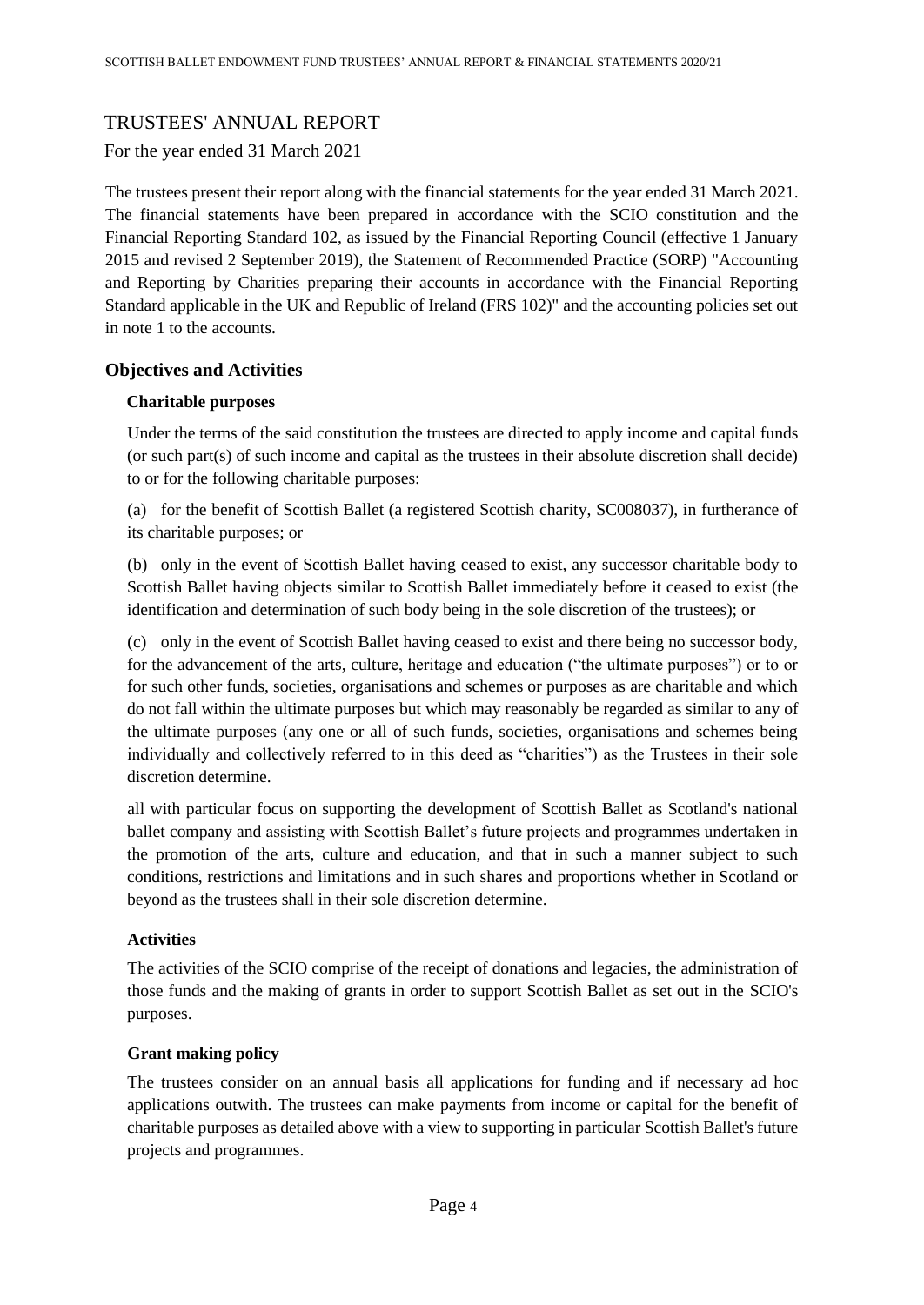For the year ended 31 March 2021

## **Achievements and Performance**

No grants have been made during the year (2020: £nil). The charity is building up resources to increase the overall fund.

Donations and legacies of £43,244 (2020: £91,080) have been received during the year. A breakdown of this is contained in note 3 of the Notes to the Financial Statements.

## **Financial Review**

As at 31 March 2021 the total reserves of the SCIO were £1,590,272 (2020: £1,293,904). Net income for the year, before net gains on investments, amounted to £31,794 (2020: £85,906). A net gain on investment was recorded at 31 March 2021 of £264,574 (2020: net loss £104,847), resulting in an overall net income for the year of £296,368 (2020: net expenditure £18,938).

The gain on investments was a result of the recovery in investment markets since March 2020, when uncertainty around the Covid-19 pandemic was at its height. The value has continued to increase since the year end to a 21% gain on initial investment, at 30 September 2021.

## **Investment policy**

In August 2018, the trustees appointed Cazenove Capital as investment managers. The investment policy of SBEF is to look for a balance of income and capital growth with a medium risk profile and medium priority for income generation.

The target of the investment is to achieve an annual growth of  $CPI + 4\%$ . For the year to 31 March 2021, investments grew by 24.6%, compared to a target growth of  $4.7\%$  (0.7% + 4%).

The SCIO continues to accumulate funds. Subsequent funds in excess of those required to further support expenses and donations in the foreseeable future may be transferred to Cazenove Capital, to be similarly invested.

## **Risk management**

The trustees have assessed the risks to which the SCIO is exposed, in particular those related to the operations and finances of the SCIO and are satisfied that controls are in place to mitigate exposure to major risks. The trustees consider variability of investment returns as one of the major risks, and therefore the SCIO will use the services of investment advisers.

## **Principal funding**

The principal funding of the SCIO is currently derived from the legacies and donations received.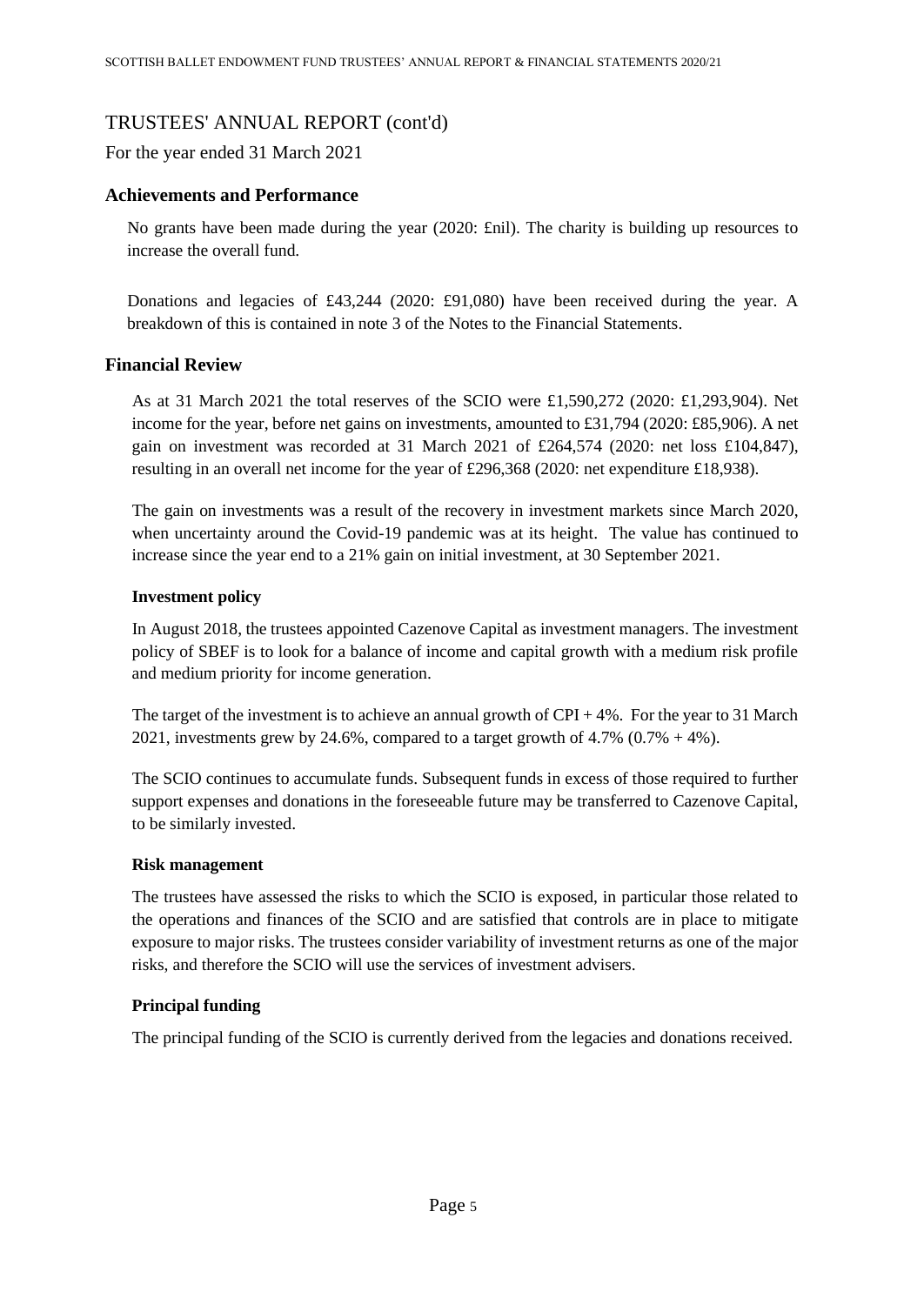For the year ended 31 March 2021

## **Reserves policy**

It is the policy of the SCIO to maintain unrestricted funds at a level sufficient to cover administration costs and grant making anticipated for the forthcoming twelve months.

Unrestricted reserves at 31 March 2021 total £1,590,272 (2020: £1,293,904). The trustees are content that reserves are sufficient and there are no going concern risks associated with the SCIO.

## **Structure, Governance and Management**

## **Establishment of the Trust and SCIO**

The Scottish Ballet Endowment Fund [SC040198](https://www.oscr.org.uk/about-charities/search-the-register/charity-details?number=SC040198) was established by Deed of Trust on 9 January 2009 and amended by Minute of Amendment dated 6 December 2016.

The assets and liabilities of Scottish Ballet Endowment Fund, [SC040198](https://www.oscr.org.uk/about-charities/search-the-register/charity-details?number=SC040198) passed to Scottish Ballet Endowment Fund SCIO, [SC049065](https://www.oscr.org.uk/about-charities/search-the-register/charity-details?number=SC049065) on 1 April 2019.

Scottish Ballet Endowment Fund SCIO is independent of Scottish Ballet, with an independent, dedicated board of Trustees.

## **Trustees meetings and appointment**

All members of the Board of the SCIO are Non-Executive Directors.

One Trustee Director, or other nominee, of Scottish Ballet is automatically appointed to the Board as a trustee, as required under the constitution.

New trustees are appointed in accordance with the constitution of the SCIO and are briefed on the aims, objectives and risk management policies.

The Board of Trustees seek to ensure that its members possess the full range of interests and skills relevant to the objectives of the SCIO. An Executive Recruitment consultancy may be used to identify prospective candidates who meet the criteria and skills required.

New trustees are briefed on their legal obligations under charity law, best practice for governance, the content of the constitution, the decision-making processes, the business plan and the financial performance of the SCIO.

Four meetings of the Scottish Ballet Endowment Fund Board were held throughout 2020/21, with average attendance of 100%.

In accordance with the constitution, the Board has overall responsibility for the management of the resources of the SCIO and ensuring good governance and financial wellbeing. All major policy and financial decisions are approved by the Board.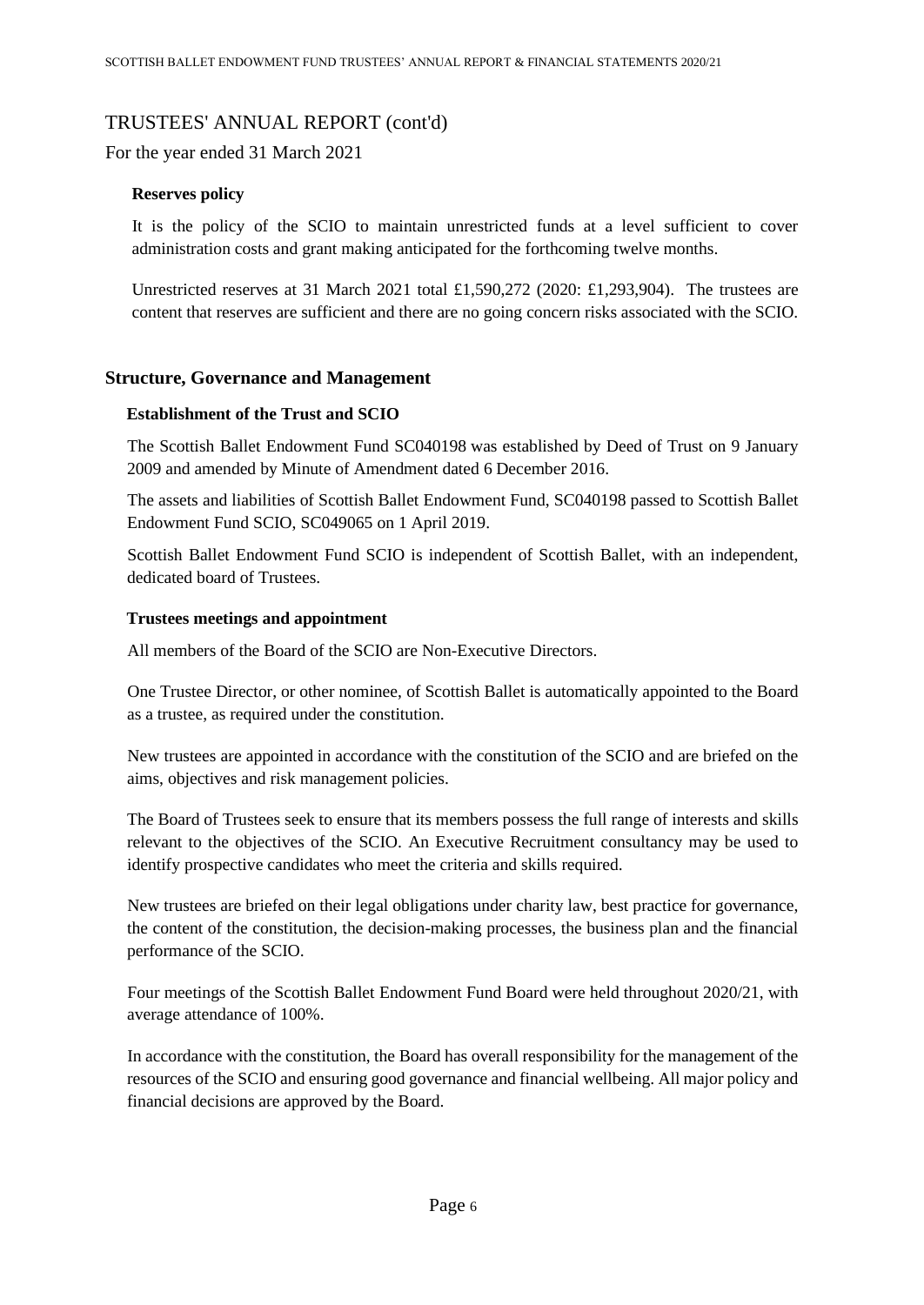For the year ended 31 March 2021

## **Statement of Disclosure of Information to the Auditor**

To the knowledge and belief of each of the persons who are trustees at the time the report is approved:

- So far as the trustees are aware, there is no relevant information of which the SCIO's auditor is unaware, and
- He/she has taken all the steps that he/she ought to have taken as a trustee in order to make himself/ herself aware of any relevant audit information, and to establish that the SCIO's auditor is aware of the information.

## **Auditors**

The trustees will place a resolution before the Board Meeting to re-appoint Martin Aitken & Co. Ltd. for the ensuing year if the financial statements require an audit.

## **Statement of Trustees' responsibilities**

The trustees are responsible for preparing the trustees' annual report and the financial statements in accordance with applicable law and United Kingdom Accounting Standards (United Kingdom Generally Accepted Accounting Practice).

The law applicable to charities in Scotland requires the trustees to prepare financial statements for each financial year which give a true and fair view of the state of affairs of the SCIO and of the incoming resources and application of resources of the SCIO for that period. In preparing these financial statements, the trustees are required to:

- select suitable accounting policies and then apply them consistently;
- observe the methods and principles in the Charities SORP;
- make judgments and estimates that are reasonable and prudent;
- state whether applicable accounting standards have been followed, subject to any material departures disclosed and explained in the financial statements;
- prepare the financial statements on the going concern basis unless it is inappropriate to presume that the SCIO will continue in business.

The trustees are responsible for keeping adequate accounting records that are sufficient to show and explain the SCIO's transactions and disclose with reasonable accuracy at any time the financial position of the SCIO and enable them to ensure that the financial statements comply with the Statement of Recommended Practice (SORP) "Accounting and Reporting by Charities preparing their accounts in accordance with the Financial Reporting Standard applicable in the UK and Ireland (FRS 102)", the Charities and Trustee Investment (Scotland) Act 2005, the Charities Accounts (Scotland) Regulations 2006 (as amended) and the provisions of the SCIO's constitution. They are also responsible for safeguarding the assets of the SCIO and hence for taking reasonable steps for the prevention and detection of fraud and other irregularities.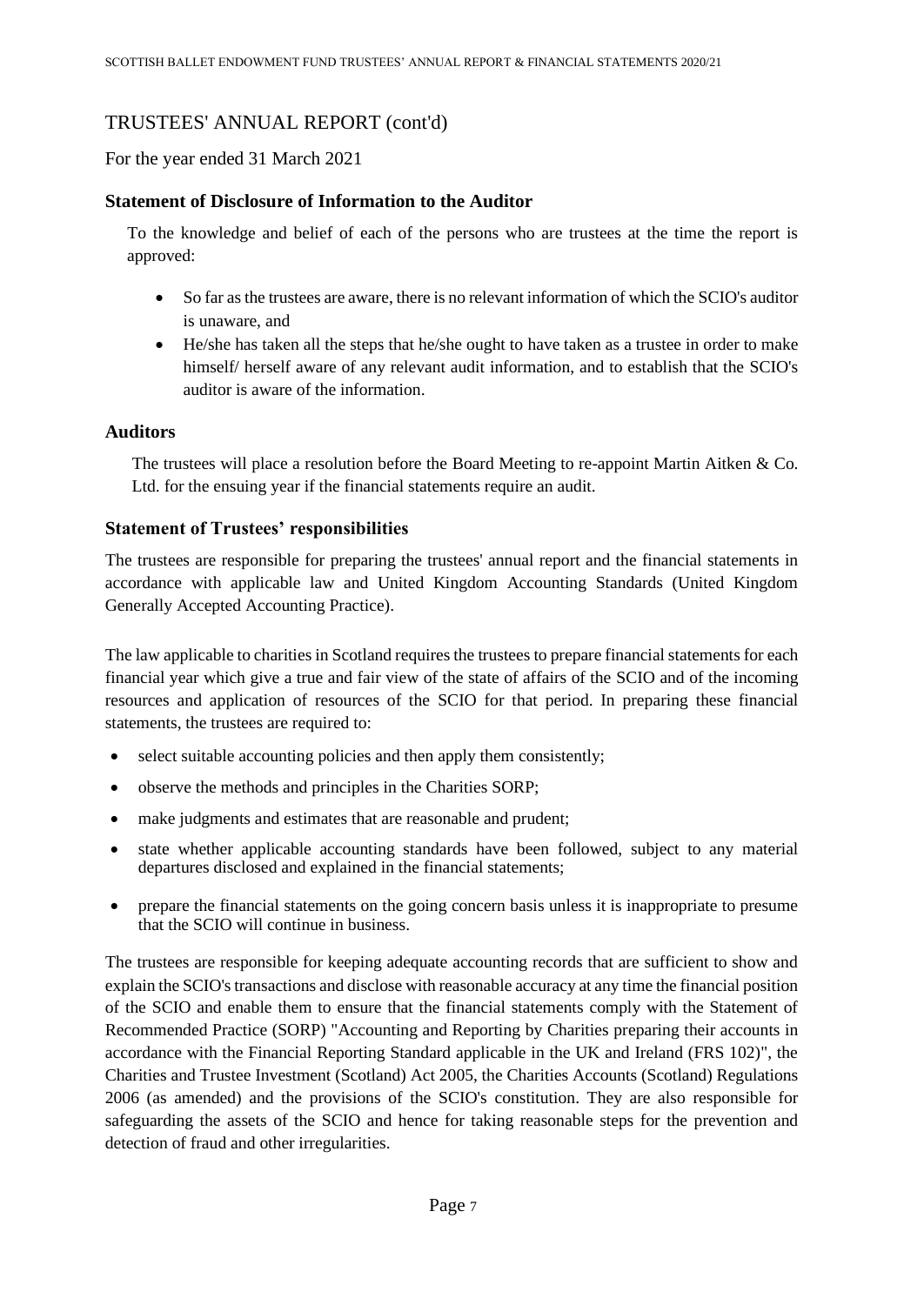For the year ended 31 March 2021

# **Going Concern**

The impact of Covid-19 has affected every aspect of society, not least the world of the arts, and has heightened the levels of uncertainty around planning processes.

The trustees regularly receive and review financial reports and investment performance and analysis, of the assets of the SCIO. The performance of the assets and the potential for, and timing of, requests for support are regularly reviewed to ensure the trustees are satisfied that the company's resources are adequate to fulfil requests for funding, under its charitable purpose, and any other obligations for the foreseeable future.

# **Events since the end of the reporting period (Post Balance Sheet Review)**

Since the end of the financial year, and with the support of Diageo and Whisky Auctioneers, the contents of the 26-year-old cask of Royal Lochnagar whisky were bottled, creating 503 'Cask of Distinction' bottles of 'The Sleeping Beauty' whisky. 470 bottles were put forward for auction by Whisky Auctioneers Ltd in September 2021, the remaining being used for marketing and promotion purposes.

Including bottle #001, which was sold with the cask-end painting of 'Aurora' by the Scottish artist Norman Edgar, the sale realised proceeds of £210,296.

The Trustees intend to invest these proceeds, along with other surplus receipts, within the existing Cazenove Capital Charity Multi-Asset Fund.

The Trustees' Annual Report has been approved by the Board.

Fiona E Wollocombe Chair On behalf of the Board of Trustees

24 November 2021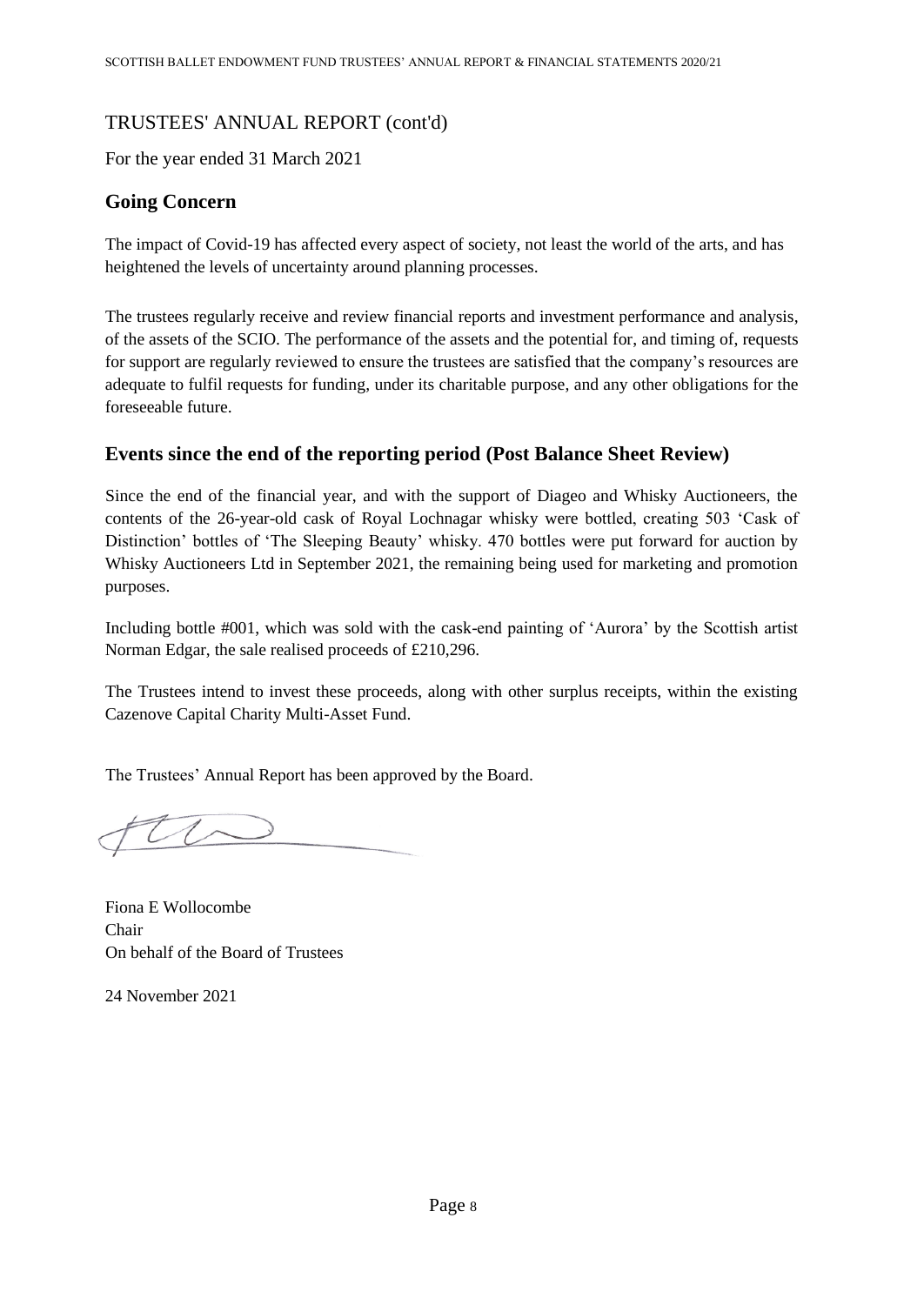# INDEPENDENT AUDITOR'S REPORT TO THE TRUSTEES

For the year ended 31 March 2021

## **Opinion**

We have audited the financial statements of Scottish Ballet Endowment Fund (the 'charity) for the year ended 31 March 2021 which comprise the Statement of Financial Activities, the Balance Sheet, the Cash Flow Statement and notes to the financial statements, including a summary of significant accounting policies. The financial reporting framework that has been applied in their preparation is applicable law and United Kingdom Accounting Standards (United Kingdom Generally Accepted Accounting Practice) including FRS 102 'The Financial Reporting Standard applicable in the UK and Republic of Ireland'. In our opinion the financial statements:

- give a true and fair view of the state of the charity's affairs as at 31 March 2021 and of its income and expenditure for the year then ended;
- have been properly prepared in accordance with United Kingdom Generally Accepted Accounting Practice; and
- have been prepared in accordance with the requirements of the Charities and Trustee Investment (Scotland) Act 2005 and regulation 8 of the Charities Accounts (Scotland) Regulations 2006 (as amended).

## **Basis for opinion**

We conducted our audit in accordance with International Standards on Auditing (UK) (ISAs (UK)) and applicable law. Our responsibilities under those standards are further described in the Auditors responsibilities for the audit of the financial statements section of our report. We are independent of the charity in accordance with the ethical requirements, including the FRC's Ethical Standards that are relevant to our audit of the financial statements in the UK and we have fulfilled our ethical responsibilities in accordance with these requirements. We believe that the audit evidence we have obtained is sufficient and appropriate to provide a basis for our opinion.

## **Conclusions relating to going concern**

In auditing the financial statements, we have concluded that the trustees' use of the going concern basis of accounting in the preparation of the financial statements is appropriate.

Based on the work we have performed, we have not identified any material uncertainties relating to events or conditions that, individually or collectively, may cast significant doubt on the charitable company's ability to continue as a going concern for a period of at least twelve months from when the financial statements are authorised for issue.

Our responsibilities and the responsibilities of the trustees with respect to going concern are described in the relevant sections of this report.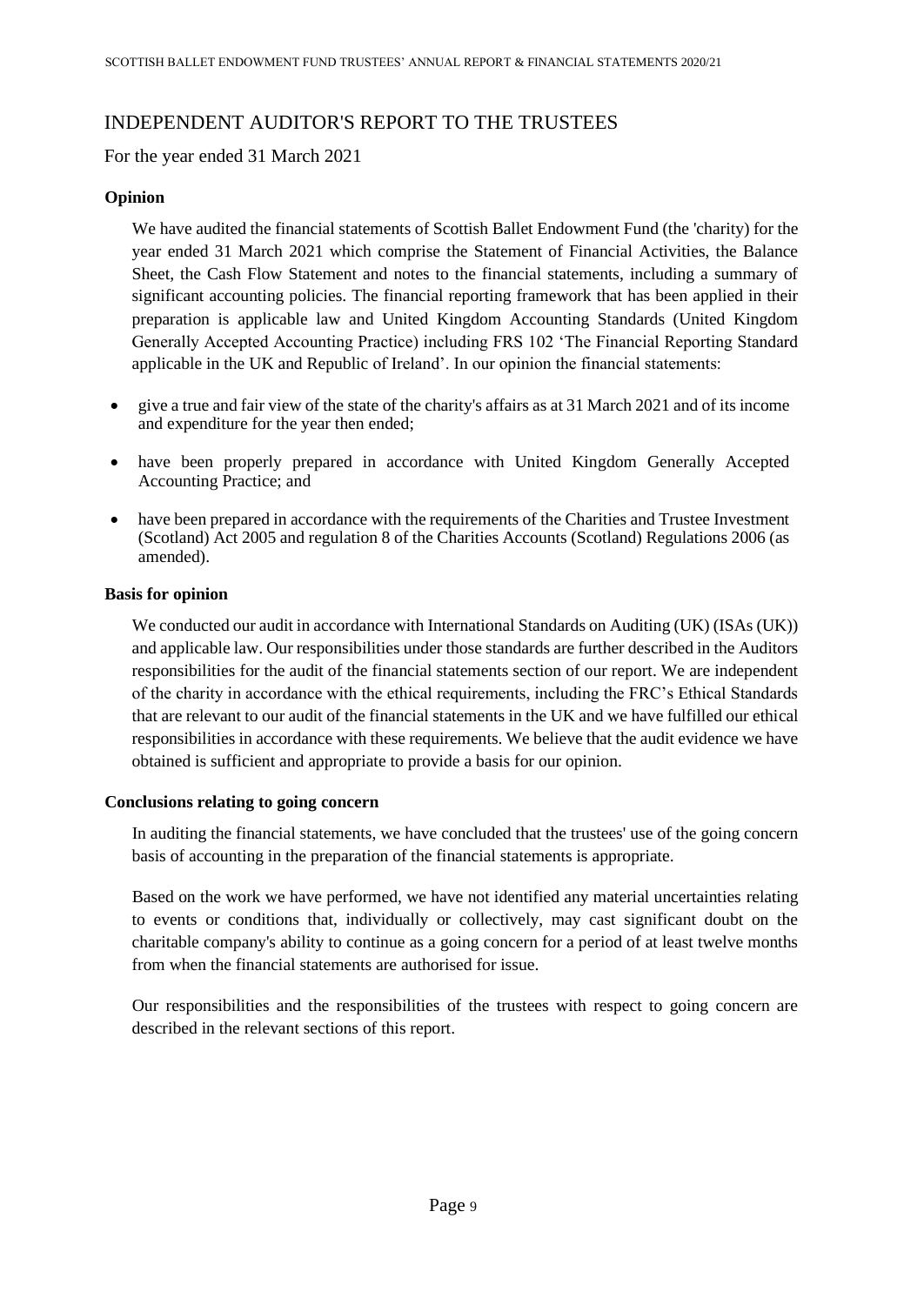# INDEPENDENT AUDITOR'S REPORT TO THE TRUSTEES (cont'd)

For the year ended 31 March 2021

## **Other information**

The trustees are responsible for the other information. The other information comprises the information included in the annual report, other than the financial statements and our Report of the Independent Auditors thereon.

Our opinion on the financial statements does not cover the other information and we do not express any form of assurance conclusion thereon.

In connection with our audit of the financial statements, our responsibility is to read the other information and, in doing so, consider whether the other information is materially inconsistent with the financial statements or our knowledge obtained in the audit or otherwise appears to be materially misstated. If, based on the work we have performed, we conclude that there is a material misstatement of this other information, we are required to report that fact. We have nothing to report in this regard.

## **Matters on which we are required to report by exception**

We have nothing to report in respect of the following matters in relation to which the Charities and Trustee Investment (Scotland) Act 2005 and the Charities Accounts (Scotland) Regulations 2006 (as amended) requires us to report to you if, in our opinion:

- The information given in the financial statements is inconsistent in any material respect with the trustees' annual report; or
- Proper accounting records have not been kept; or
- The financial statements are not in agreement with the accounting records and returns; or
- We have not received all the information and explanations we require for our audit.

## **Responsibilities of trustees**

As explained more fully in the Statement of Trustees Responsibilities, the trustees are responsible for the preparation of the financial statements which give a true and fair view, and for such internal control as the trustees determine is necessary to enable the preparation of financial statements that are free from material misstatement, whether due to fraud or error.

In preparing the financial statements, the trustees are responsible for assessing the charity's ability to continue as a going concern, disclosing, as applicable, matters related to going concern and using the going concern basis of accounting unless the trustees either intend to liquidate the charity or to cease operations, or have no realistic alternative but to do so.

## **Our responsibilities for the audit of the financial statements**

We have been appointed as auditor under section  $44(1)(c)$  of the Charities and Trustee Investment (Scotland) Act 2005 and report in accordance with the Act and relevant regulations made or having effect thereafter.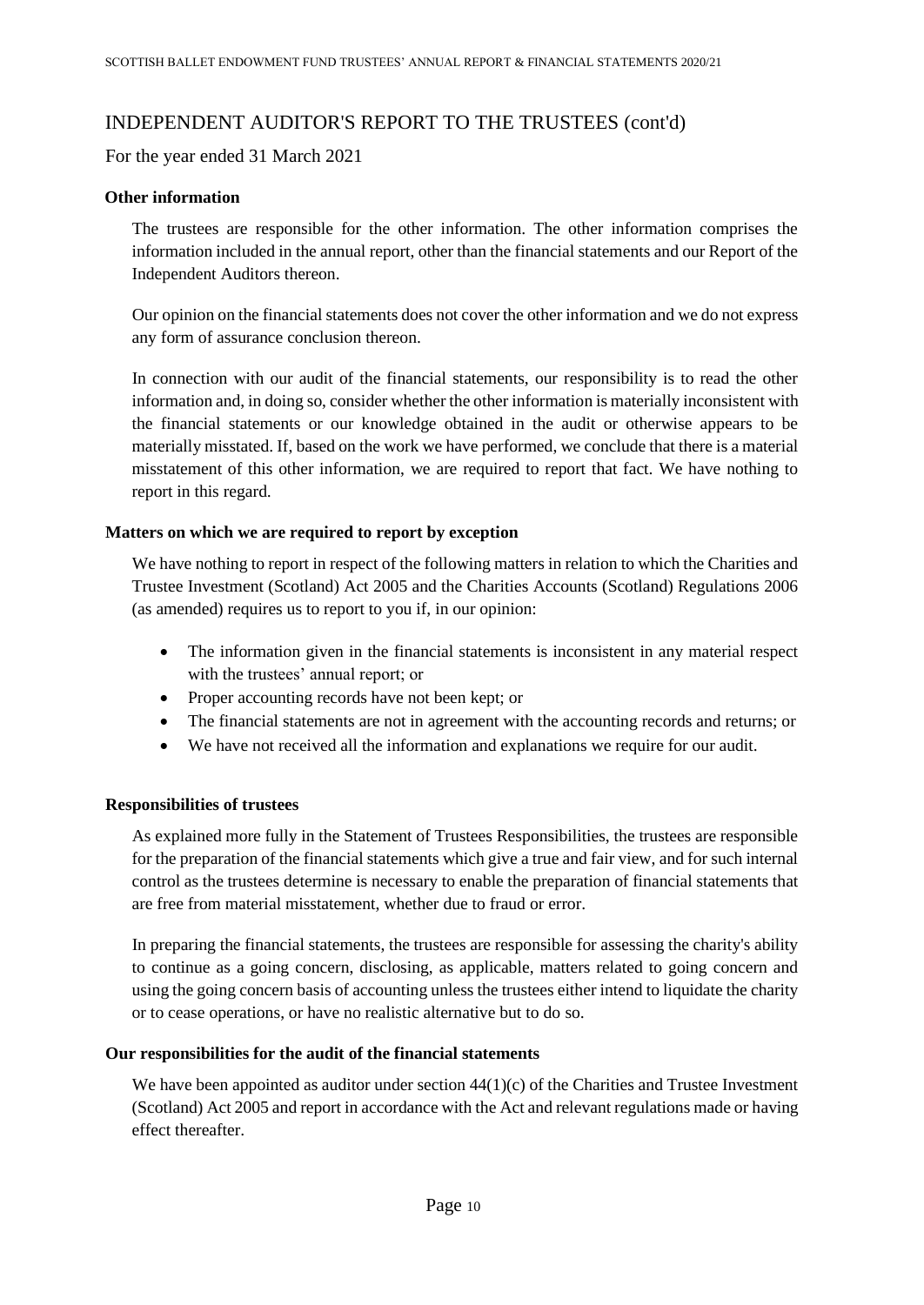# INDEPENDENT AUDITOR'S REPORT TO THE TRUSTEES (cont'd)

For the year ended 31 March 2021

## **Our responsibilities for the audit of the financial statements (cont'd)**

Our objectives are to obtain reasonable assurance about whether the financial statements as a whole are free from material misstatement, whether due to fraud or error, and to issue a Report of the Independent Auditors that includes our opinion. Reasonable assurance is a high level of assurance, but is not a guarantee that an audit conducted in accordance with ISAs (UK) will always detect a material misstatement when it exists. Misstatements can arise from fraud or error and are considered material if, individually or in aggregate, they could reasonably be expected to influence the economic decision of users taken on the basis of these financial statements.

Irregularities, including fraud, are instances of non-compliance with laws and regulations. We design procedures in line with our responsibilities, outlined above, to detect material misstatements in respect of irregularities, including fraud. The extent to which our procedures are capable of detecting irregularities, including fraud is detailed below:

Our approach to identifying and assessing the risks of material misstatement in respect of irregularities, including fraud and non-compliance with laws and regulations, was as follows:

- the engagement partner ensured that the engagement team collectively had the appropriate competence, capabilities and skills to identify or recognise non-compliance with applicable laws and regulations;
- we identified the laws and regulations applicable to the charity through discussions with directors and other management;
- we focused on specific laws and regulations which we considered may have a direct material effect on the financial statements or the operations of the charity;
- we assessed the extent of compliance with the laws and regulations identified above through making enquiries of management and inspecting legal correspondence; and
- identified laws and regulations were communicated within the audit team regularly and the team remained alert to instances of non-compliance throughout the audit.

We assessed the susceptibility of the charity's financial statements to material misstatement, including obtaining an understanding of how fraud might occur, by:

- making enquiries of management as to where they considered there was susceptibility to fraud, their knowledge of actual, suspected and alleged fraud; and
- considering the internal controls in place to mitigate risks of fraud and non-compliance with laws and regulations.

To address the risk of fraud through management bias and override of controls, we:

- performed analytical procedures to identify any unusual or unexpected relationships;
- tested journal entries to identify unusual transactions;
- assessed whether judgements and assumptions made in determining the accounting estimates set out in Note 1 were indicative of potential bias; and
- investigated the rationale behind significant or unusual transactions.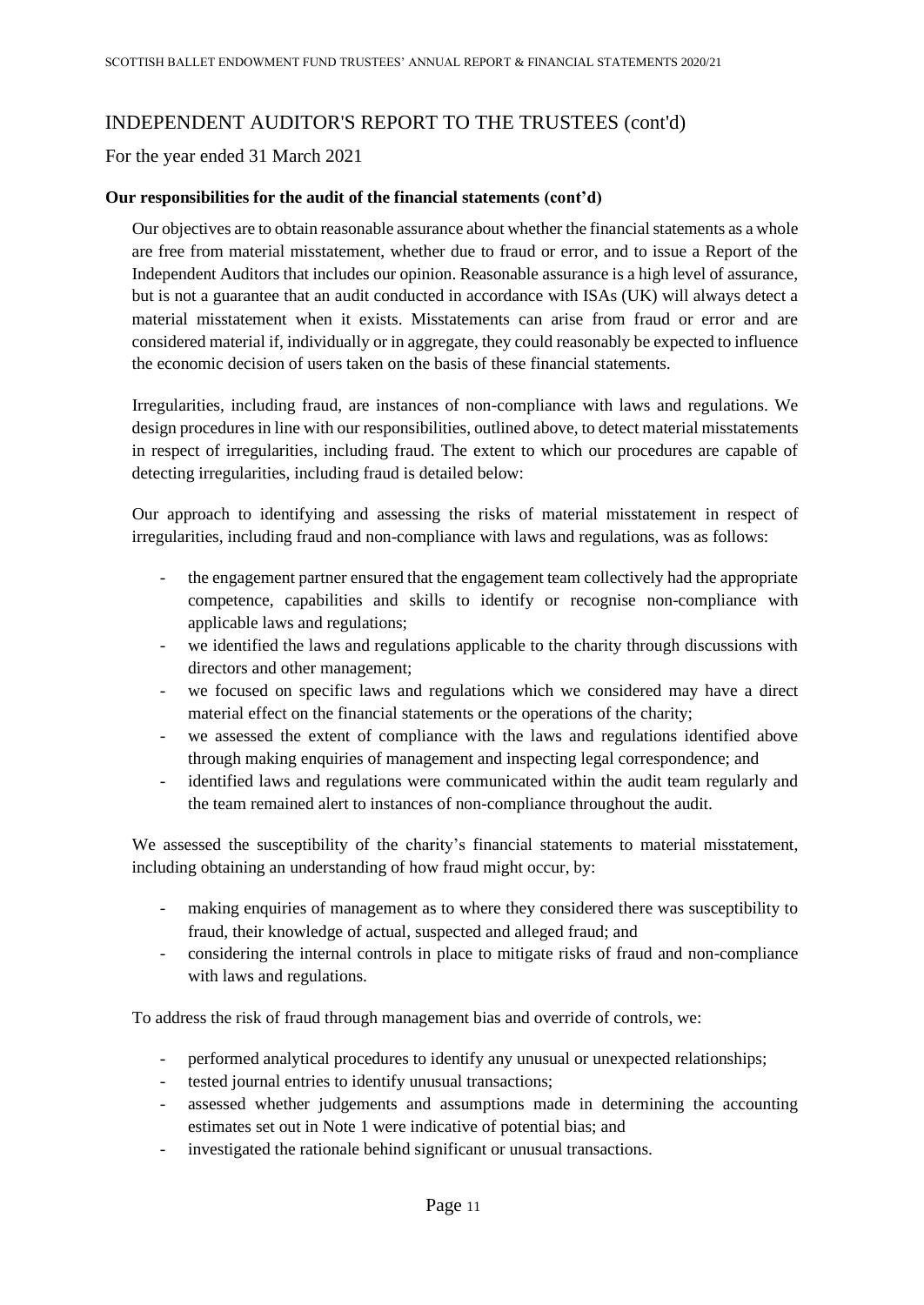# INDEPENDENT AUDITOR'S REPORT TO THE TRUSTEES (cont'd)

For the year ended 31 March 2021

## **Our responsibilities for the audit of the financial statements (cont'd)**

In response to the risk of irregularities and non-compliance with laws and regulations, we designed procedures which included, but were not limited to:

- agreeing financial statement disclosures to underlying supporting documentation;
- reading the minutes of meetings of those charged with governance;
- enquiring of management as to actual and potential litigation and claims; and
- reviewing correspondence with HMRC, relevant regulators and the company's legal advisors.

There are inherent limitations in our audit procedures described above. The more removed that laws and regulations are from financial transactions, the less likely it is that we would become aware of non-compliance. Auditing standards also limit the audit procedures required to identify non-compliance with laws and regulations to enquiry of the trustees and other management and the inspection of regulatory and legal correspondence, if any.

A further description of our responsibilities for the audit of the financial statements is located on the Financial Reporting Council's website at www.frc.org.uk/auditorsresponsibilities. This description forms part of our Report of the Independent Auditors.

## **Use of our report**

This report is made solely to the charity's trustees, as a body, in accordance with Section  $44(1)(c)$ of the Charities and Trustee Investment (Scotland) Act 2005 and regulation 10 of the Charities Accounts (Scotland) Regulations 2006. Our audit work has been undertaken so that we might state to the charity's trustees those matters we are required to state to them in an auditors' report and for no other purpose. To the fullest extent permitted by law, we do not accept or assume responsibility to anyone other than the charity and the charity's trustees as a body, for our audit work, for this report, or for the opinions we have formed.

Mayo Brush. Ltd

Martin Aitken & Co Ltd, Caledonia House, 89 Seaward Street, Glasgow G41 1HJ Statutory Auditor Chartered Accountants Eligible to act as auditor in terms of Section 1212 of the Companies Act 2006

24 November 2021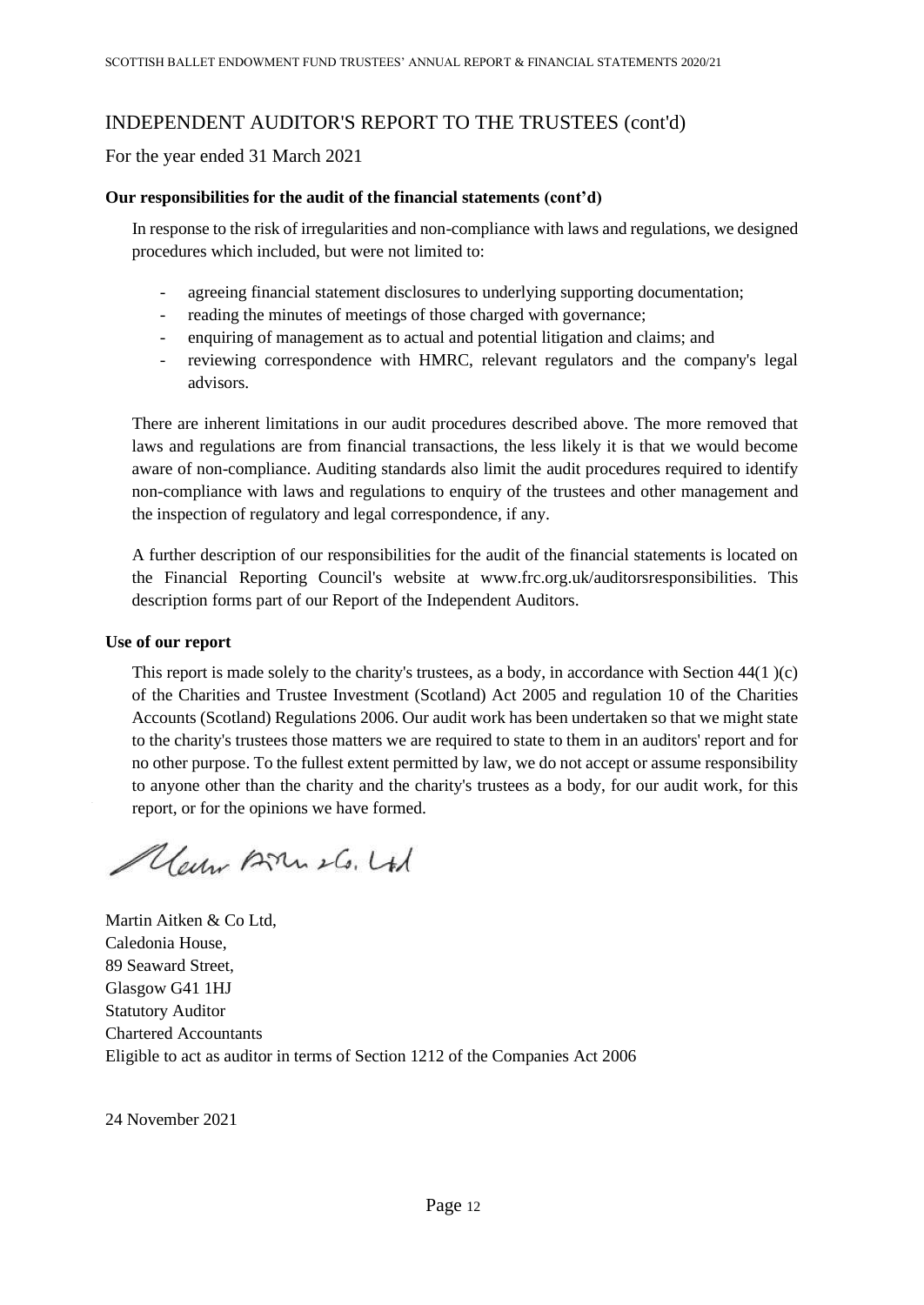# STATEMENT OF FINANCIAL ACTIVITIES (INCLUDING INCOME AND EXPENDITURE ACCOUNT)

# For the year ended 31 March 2021

|                                                                 | <b>Unrestricted</b> |             |                  |                                      |                                      |
|-----------------------------------------------------------------|---------------------|-------------|------------------|--------------------------------------|--------------------------------------|
|                                                                 |                     | Capital     | <b>Revenue</b>   | 2021                                 | 2020                                 |
|                                                                 | Note                | <b>Fund</b> | <b>Fund</b><br>£ | <b>Total</b><br>$\pmb{\mathfrak{L}}$ | <b>Total</b><br>$\pmb{\mathfrak{L}}$ |
| Income and from:<br>Donations & legacies                        | $\mathfrak{Z}$      | 25,814      | 17,430           | 43,244                               | 91,080                               |
| <b>Investment Interest</b>                                      |                     | 198         |                  | 198                                  | 1,359                                |
|                                                                 |                     | 26,012      | 17,430           | 43,442                               | 92,439                               |
| Expenditure on:<br>Charitable activities                        | $\overline{4}$      | 6,450       | 5,198            | 11,648                               | 6,530                                |
|                                                                 |                     | 6,450       | 5,198            | 11,648                               | 6,530                                |
| Net income before investments                                   |                     | 19,562      | 12,232           | 31,794                               | 85,909                               |
| Net gains / (losses) on investments                             |                     | 264,574     |                  | 264,574                              | (104, 847)                           |
| Net income / (expenditure)                                      |                     | 284,136     | 12,232           | 296,368                              | (18,938)                             |
| Reconciliation of funds:<br>Total fund balances brought forward |                     | 1,293,034   | 870              | 1,293,904                            | 1,312,842                            |
| Total fund balances carried forward                             |                     | 1,577,170   | 13,102           | 1,590,272                            | 1,293,904                            |
|                                                                 |                     |             |                  |                                      |                                      |

All activities of the SCIO relate to continuing activities.

The notes on pages 16 to 24 form part of these financial statements.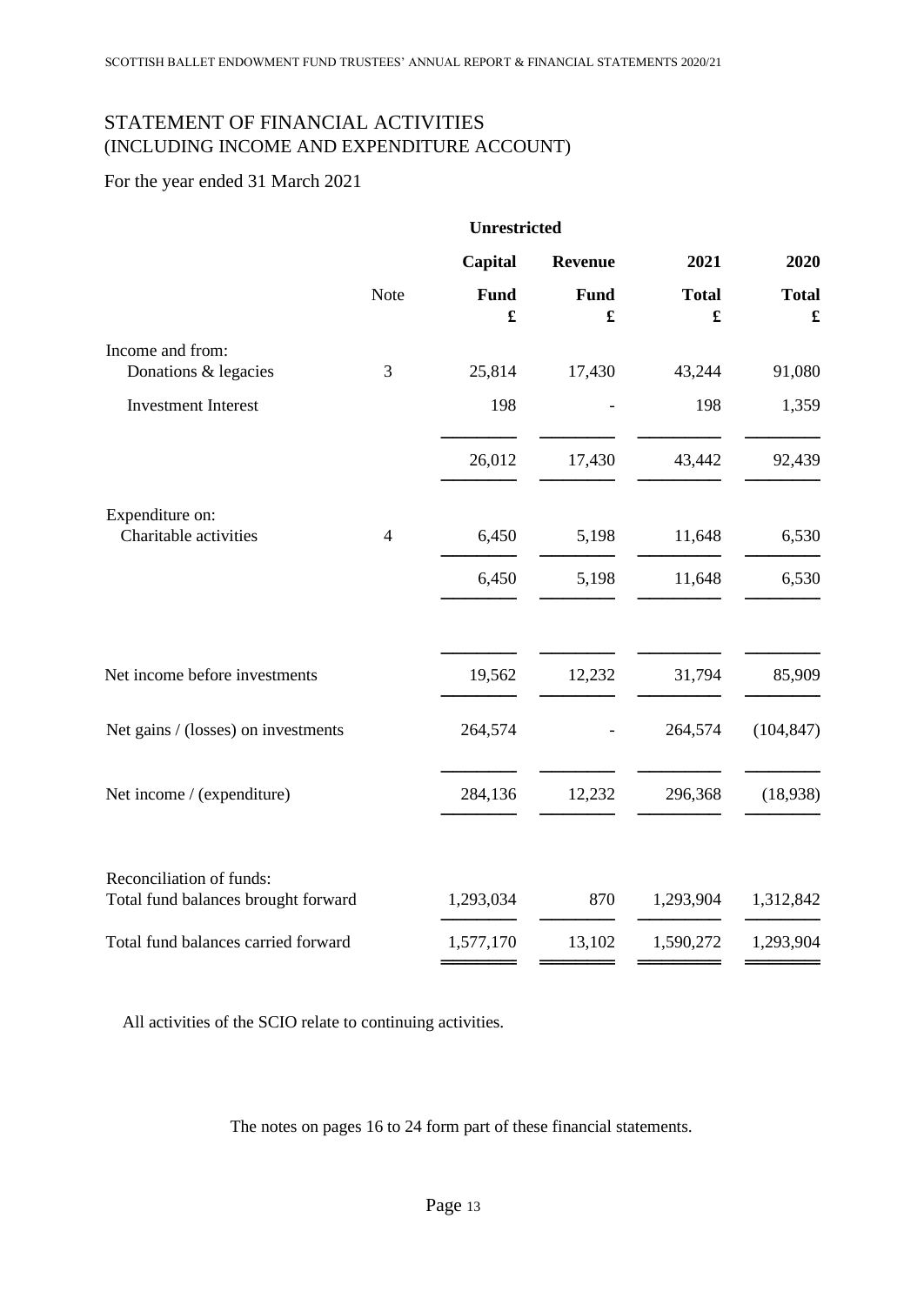# BALANCE SHEET

As at 31 March 2021

|                                                              |                |         | 2021                |         | 2020             |
|--------------------------------------------------------------|----------------|---------|---------------------|---------|------------------|
|                                                              | <b>Note</b>    |         | £                   |         | £                |
| FIXED ASSET INVESTMENTS                                      |                |         |                     |         |                  |
| Investments                                                  | $\overline{7}$ |         | 1,328,809           |         | 1,064,235        |
|                                                              |                |         | 1,328,809           |         | 1,064,235        |
| <b>CURRENT ASSETS</b>                                        |                |         |                     |         |                  |
| Cash at Bank<br>Debtors                                      | 8              | 266,464 |                     | 234,883 |                  |
|                                                              |                | 266,464 |                     | 234,883 |                  |
| <b>CURRENT LIABILITIES</b><br>Creditors: amounts falling due |                |         |                     |         |                  |
| within one year                                              | 9              | 5,001   |                     | 5,214   |                  |
| Total current liabilities                                    |                | 5,001   |                     | 5,214   |                  |
| NET CURRENT ASSETS                                           |                |         | 261,463             |         | 229,669          |
| <b>TOTAL ASSETS</b>                                          |                |         | 1,590,272           |         | 1,293,904        |
| THE FUNDS OF THE SCIO:<br>Unrestricted fund                  | 11             |         |                     |         |                  |
| - Capital fund<br>- Revenue fund                             |                |         | 1,577,170<br>13,102 |         | 1,293,034<br>870 |
|                                                              |                |         | 1,590,272           |         | 1,293,904        |
|                                                              |                |         |                     |         |                  |

Approved and authorised for issue on behalf of the trustees on 24 November 2021.

Fiona E Wollocombe Trustee

The notes on pages 16 to 24 form part of these financial statements.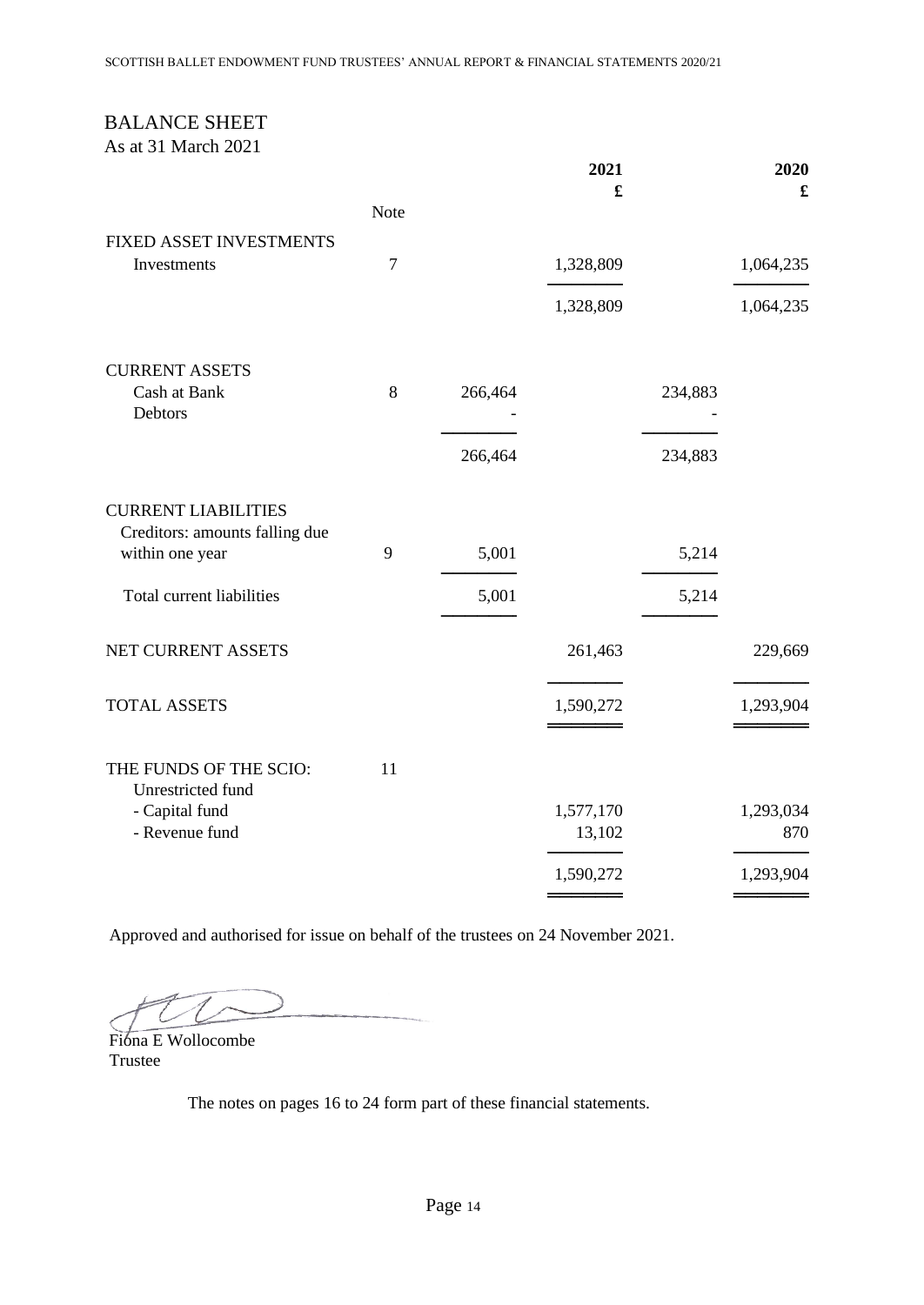# STATEMENT OF CASHFLOW

For the year ended 31 March 2021

|                                                                                                          | <b>Note</b> | 2021<br><b>Total</b><br>£ | 2020<br><b>Total</b><br>£ |
|----------------------------------------------------------------------------------------------------------|-------------|---------------------------|---------------------------|
| Cash generated from operating activities                                                                 | 13          | 31,383                    | 76,007                    |
| <b>Interest Received</b>                                                                                 |             | 198                       | 1,359                     |
| Purchase of Investments                                                                                  |             |                           | (1,159,082)               |
| Net cash increase / (decrease) from operating activities                                                 |             | 31,581                    | (1,081,716)               |
| Net increase / (decrease) in cash and cash equivalents<br>Cash and cash equivalents at beginning of year |             | 31,581<br>234,883         | (1,081,716)<br>1,316,599  |
| Cash and cash equivalents at end of year                                                                 |             | 266,464                   | 234,883                   |

The notes on pages 16 to 24 form part of these financial statements.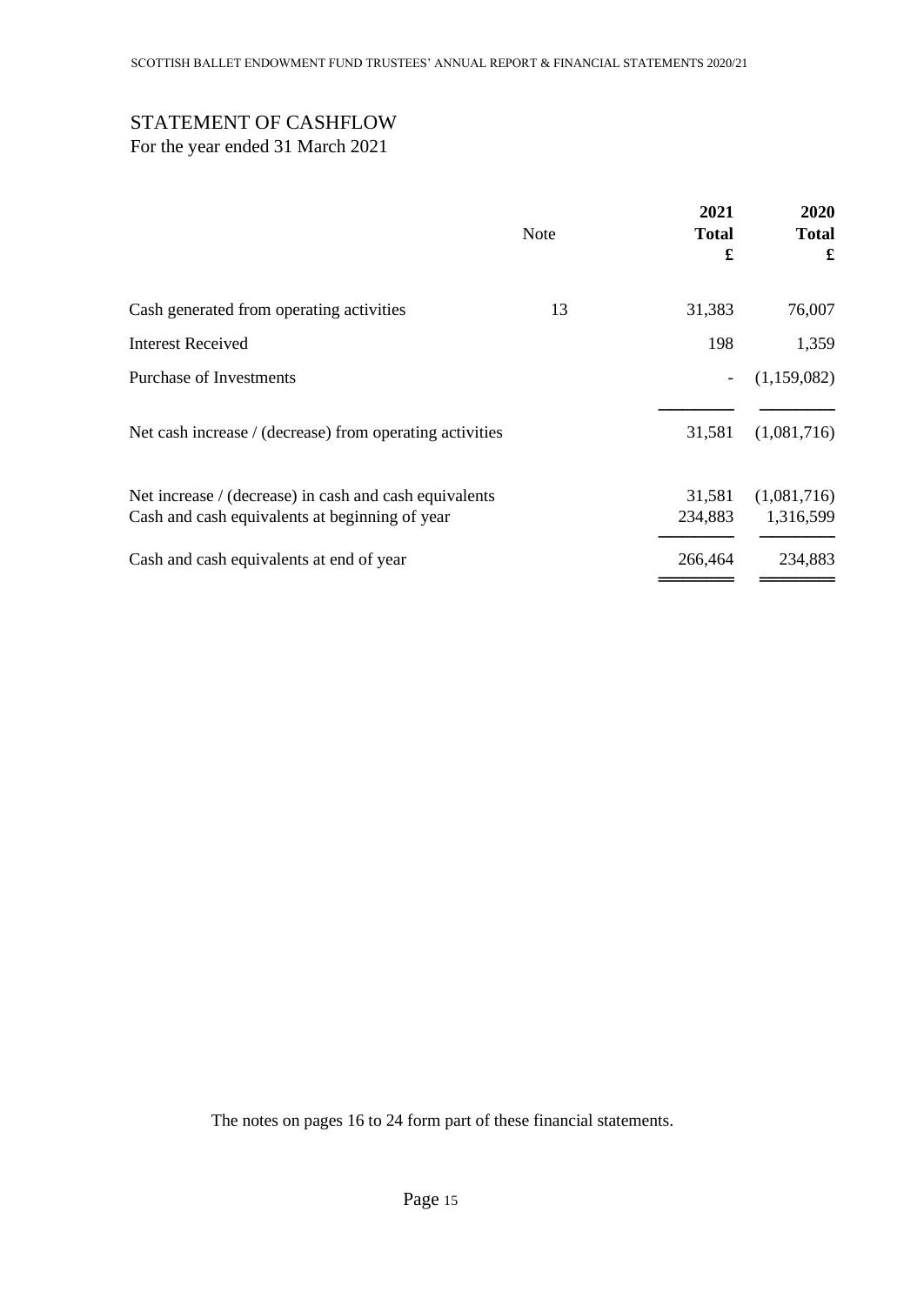# NOTES TO THE FINANCIAL STATEMENTS

For the year ended 31 March 2021

# 1. Accounting Policies

## **Basis of Accounting**

The financial statements have been prepared in accordance with the Financial Reporting Standard 102, as issued by the Financial Reporting Council (2015), the Statement of Recommended Practice (SORP) "Accounting and Reporting by Charities preparing their accounts in accordance with the Financial Reporting Standard applicable in the UK and Republic of Ireland (FRS 102)", Update Bulletin 1 to the SORP published February 2016, the Charities and Trustee Investment (Scotland) Act 2005 and the Charities Accounts (Scotland) Regulations 2006 (as amended). They are prepared on the historical cost basis, except for investments which have been included at fair value.

The SCIO meets the definition of a public benefit entity under FRS102. Assets and liabilities are initially recognised at historical cost or transaction value unless otherwise stated in the relevant accounting policy.

These financial statements are presented in pounds sterling (GBP) as that is the currency in which the SCIO's transactions are denominated.

The preparation of financial statements requires the use of certain critical accounting estimates. It also requires trustees to exercise their judgement in the process of applying the accounting policies. Use of available information and application of judgement are inherent in the formation of estimates. Actual outcomes in the future could differ from such estimates.

The areas involving a higher degree of judgement or complexity, or areas where assumptions and estimates are significant to the financial statements are disclosed below.

# **Going Concern**

The assets and liabilities of Scottish Ballet Endowment Fund SCIO, [SC049065](https://www.oscr.org.uk/about-charities/search-the-register/charity-details?number=SC049065) were passed from Scottish Ballet Endowment Fund, [SC040198](https://www.oscr.org.uk/about-charities/search-the-register/charity-details?number=SC040198) on 1 April 2019.

The trustees are of the opinion that the SCIO can continue to meet the obligations of the Fund as they fall due for the foreseeable future. The impact of the Covid-19 pandemic has been thoroughly considered in the future planning processes and the charity has responded by further scrutinising income, cost and cashflow expectations accordingly.

The reserves are sufficient to cover expenditure for the forthcoming year and beyond. On this basis, the Trustees consider it appropriate to prepare the financial statements on a going concern basis.

# **Recognition and allocation of income**

Income is recognised when the SCIO has legal entitlement to the funds, the receipt is probable, and the amount can be measured reliably.

## **Investment Income**

Investment income is recognised when the right to receipt is established and is measured at fair value, generally the transaction value.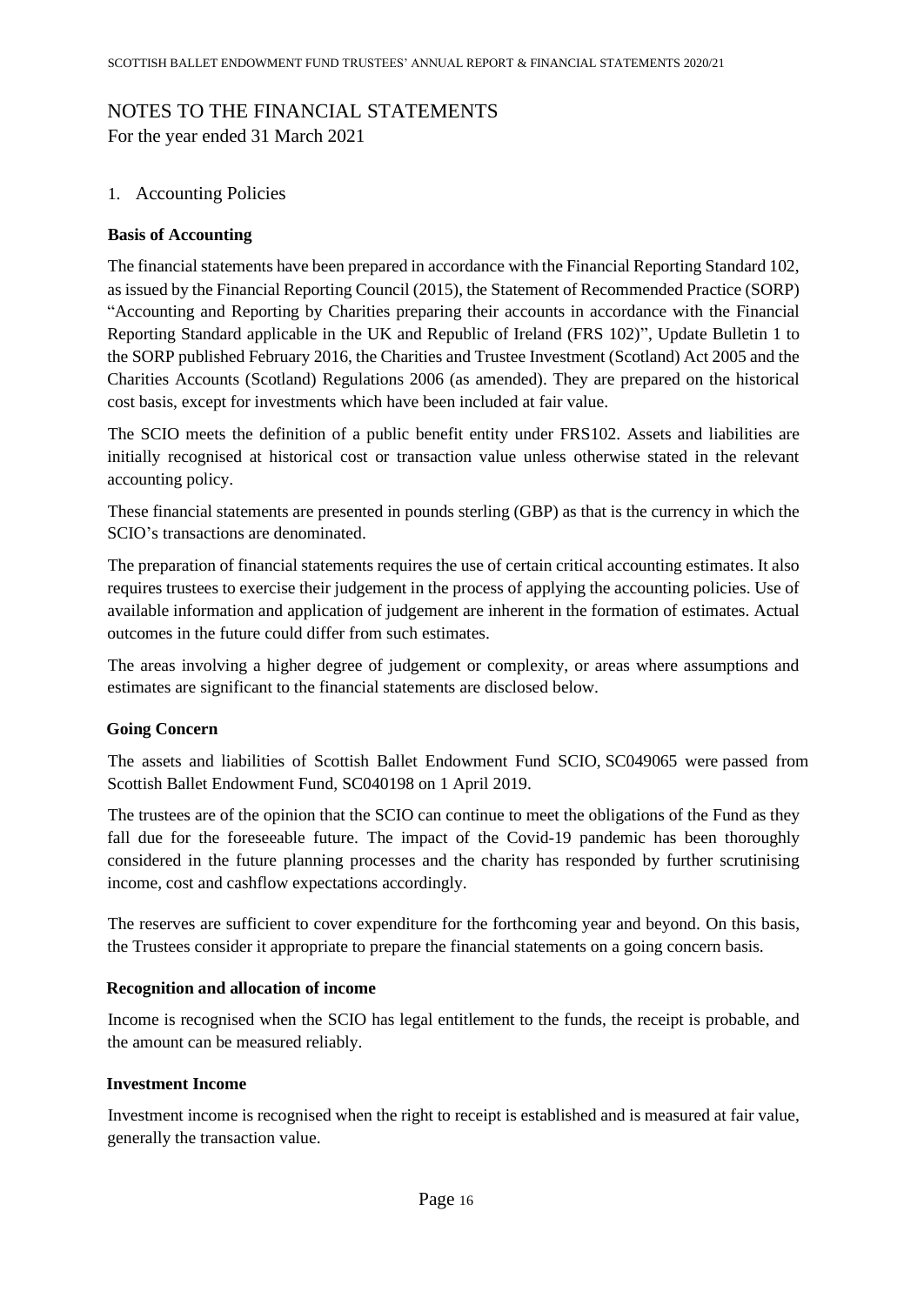For the year ended 31 March 2021

## **Recognition and allocation of expenditure**

Expenditure is recognised when the SCIO has entered into a legal or constructive obligation and related where practicable to the operating activities of the SCIO. Where possible, expenditure is attributed directly to the function to which it relates.

Charitable expenditure comprises those costs incurred by the SCIO associated with providing donations. This includes the direct costs and support costs relating to this activity. They are charged to the Statement of Financial Activities when the application is approved, and a valid expectation is created with the recipient that they will be paid.

Governance costs include those costs associated with meeting the constitutional and statutory requirements of the SCIO and include costs linked to the strategic management of the SCIO.

Support costs consist of the legal and SCIO fees associated with the management of the SCIO and are allocated to activities on the basis of time spent by the SCIO administrators on each fund.

## **Funds**

Unrestricted funds are those funds that may be used at the discretion of the trustees in furtherance of the objects of the charity. The trustees maintain an unrestricted fund for this charity which is split between capital and revenue.

The capital fund represents donations received and any investments made. The revenue fund collects the income from funds held and bank interest. The administration fees and any anticipated donations are expected to be made from a combination of these two funds.

## **Investments**

Other Investments are measured at fair value. Realised gains and losses (representing the difference between sales proceeds and fair value at the previous financial year end or purchase cost if acquired during the financial year) and unrealised gains and losses (representing the movement in fair value of investments over the financial year or from their date of purchase if acquired during the financial year) are recognised in the Statement of Financial Activities.

## **Cash and cash equivalents**

Cash and cash equivalents include cash on hand, deposits held at 'call' with banks and other shortterm liquid investments with original maturities of three months or less.

## **Creditors**

Creditors are obligations to pay for goods or services that have been acquired. They are recognised at the undiscounted amount owed to the supplier, which is normally the invoice price.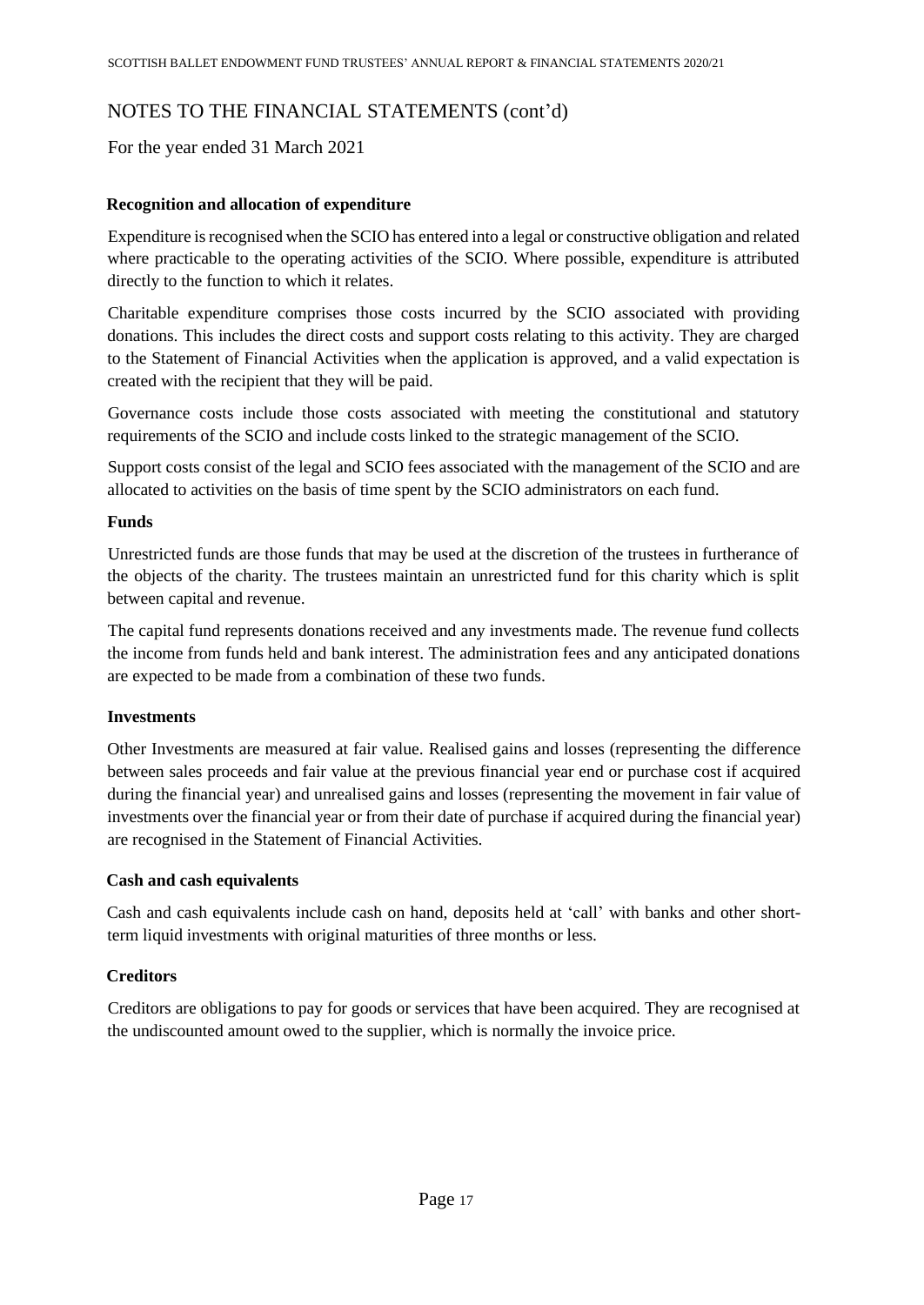For the year ended 31 March 2021

## **Financial assets and financial liabilities**

The SCIO only enters into basic financial instruments transactions that result in the recognition of financial assets and liabilities like trade and other accounts receivable and payable.

Financial assets measured at cost and amortised cost are assessed at the end of each reporting period for evidence of impairment and if found, an impairment loss is recognised in the Statement of Financial Activities.

# **VAT**

The SCIO is not registered for VAT and accordingly expenditure includes VAT where appropriate.

## **Taxation**

The SCIO is a charity and is recognised as such by H M Revenue and Customs for taxation purposes. As a result, there is no liability to taxation on any of its income.

## **Information and key sources of estimation uncertainty**

In the application of the SCIO's accounting policies, the trustees are required to make estimates and assumptions about the carrying amounts of assets and liabilities that are not readily apparent from other sources. The estimates and associated assumptions are based on historical experience and other factors that are considered to be relevant. Actual results may differ from these estimates. The estimates and underlying assumptions are reviewed on an ongoing basis.

# **Judgements**

The charity considers on an annual basis the judgements that are made by management when applying its significant accounting policies that would have the most significant effect on amounts that are recognised in the financial statements. The trustees consider there are no significant judgements within the year.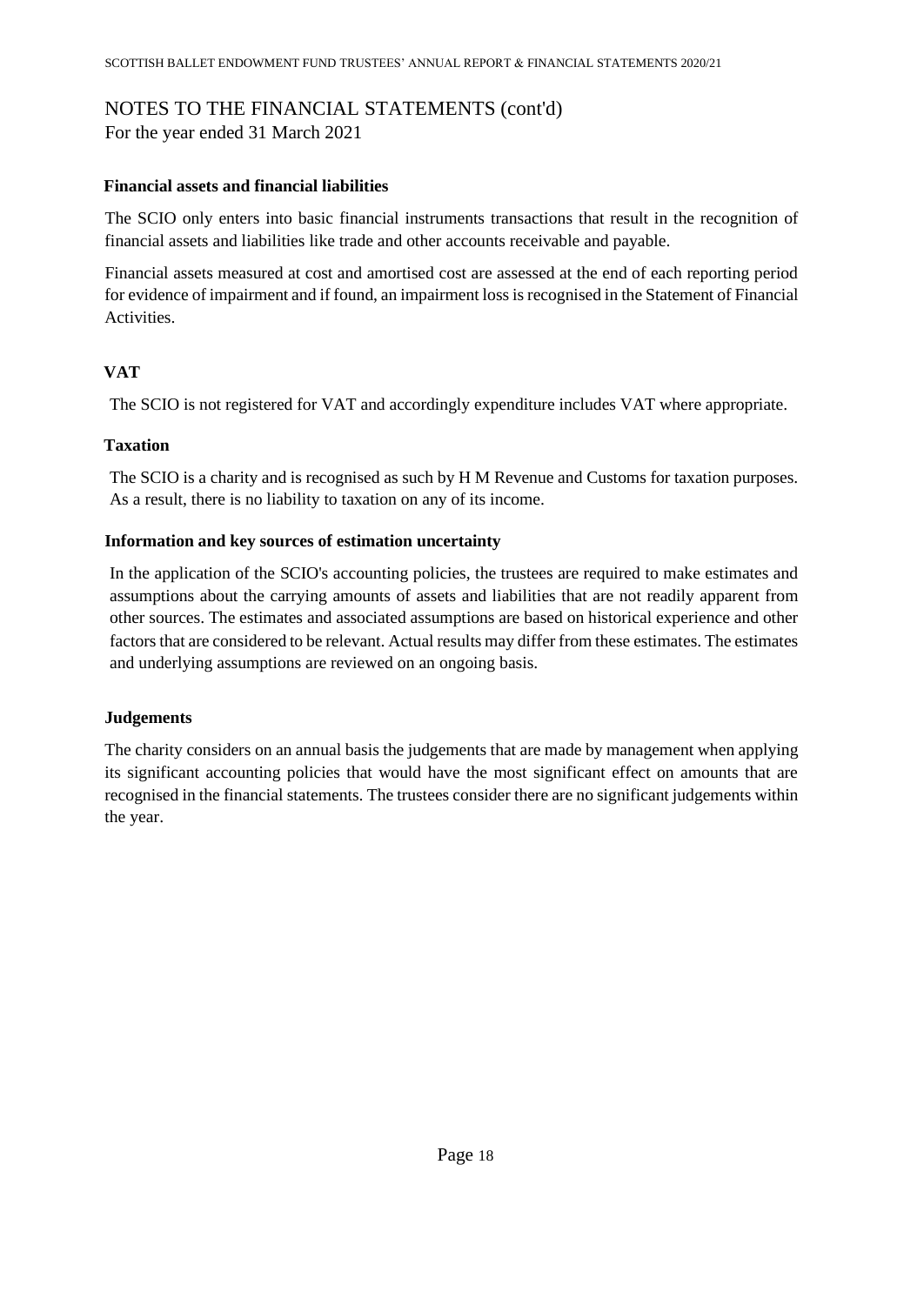For the year ended 31 March 2021

2. Comparative Statement of Financial Activities

|                               | <b>Unrestricted</b> |                  |                   |
|-------------------------------|---------------------|------------------|-------------------|
|                               | Capital             | <b>Revenue</b>   | 2020              |
|                               | <b>Fund</b><br>£    | <b>Fund</b><br>£ | <b>Total</b><br>£ |
| Income from:                  |                     |                  |                   |
| Donations & legacies          | 91,080              |                  | 91,080            |
| Investments                   | 1,359               |                  | 1,359             |
|                               | 92,439              |                  | 92,439            |
| Expenditure on:               |                     |                  |                   |
| Charitable activities         | 6,530               |                  | 6,530             |
|                               | 6,530               |                  | 6,530             |
|                               |                     |                  |                   |
| Net income before investments | 85,909              |                  | 85,909            |
| Net losses on investments     | (104, 847)          |                  | (104, 847)        |
| Net expenditure               | (18,938)            |                  | (18,938)          |
|                               |                     |                  |                   |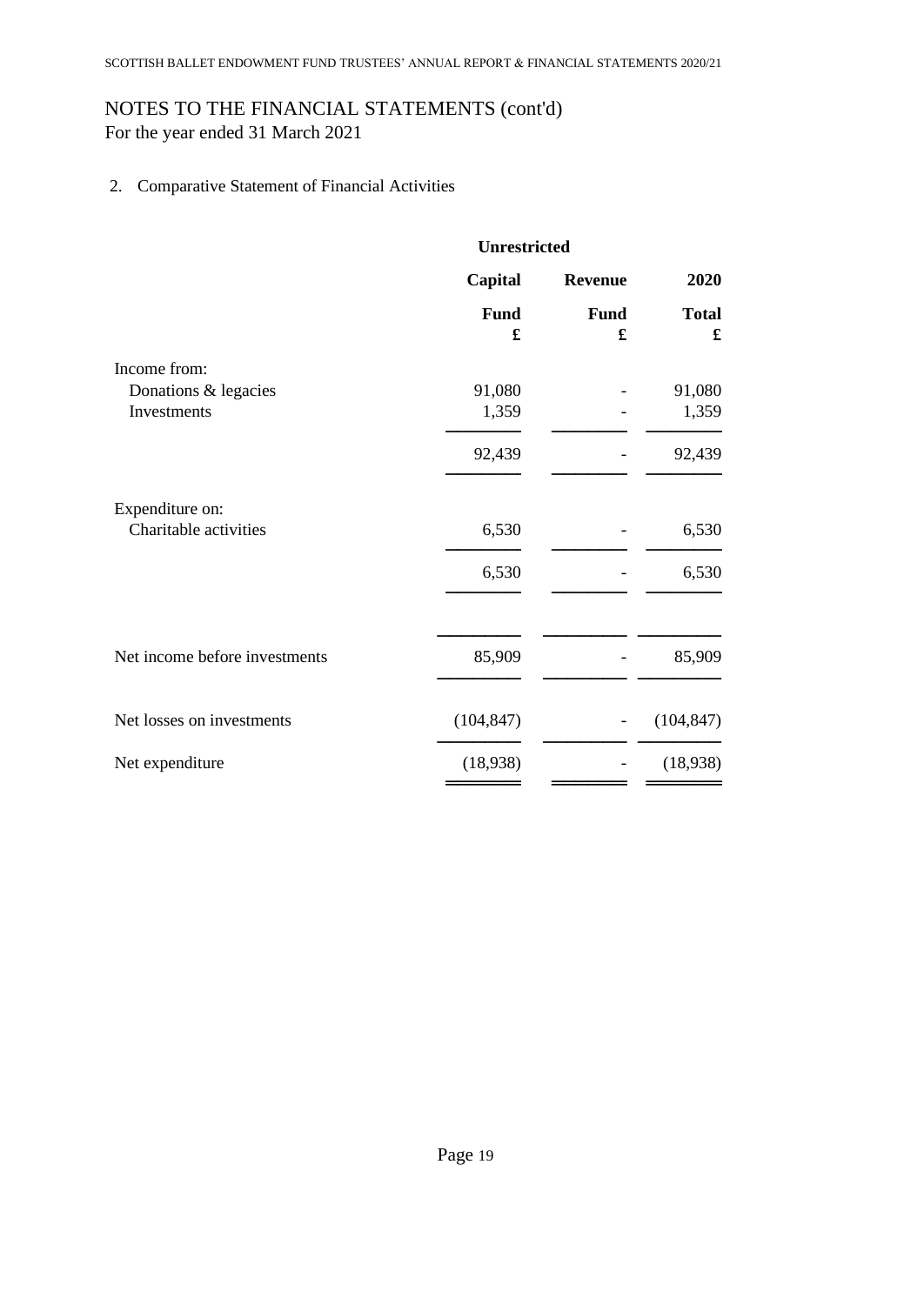For the year ended 31 March 2021

# 3. Donations and legacies

|                                                                                                                                                          | Capital<br><b>Fund</b><br>£ | <b>Revenue</b><br><b>Fund</b><br>$\pmb{\mathfrak{L}}$ | 2021<br><b>Total</b><br>£         | 2020<br><b>Total</b><br>£                                    |
|----------------------------------------------------------------------------------------------------------------------------------------------------------|-----------------------------|-------------------------------------------------------|-----------------------------------|--------------------------------------------------------------|
| <b>JB</b> Munro donation<br>F Mell Estate<br><b>MAC Mailer Estate</b><br>P Bain Estate<br><b>EA Clark Estate</b><br>SI Hogarth Estate<br>M Harper Estate |                             |                                                       |                                   | 3,000<br>5,548<br>1,000<br>14,941<br>200<br>20,000<br>46,391 |
| M Morrison<br>F Mell Estate<br>Scottish Ballet legacy donation                                                                                           | 100<br>25,714<br>25,814     | 17,430<br>17,430                                      | 100<br>25,714<br>17,430<br>43,244 | 91,080                                                       |

## 4. Charitable Activities

| Capital<br><b>Fund</b> | Revenue<br><b>Fund</b> | 2021<br><b>Total</b> | 2020<br><b>Total</b> |
|------------------------|------------------------|----------------------|----------------------|
| £                      | £                      | £                    | £                    |
|                        |                        |                      |                      |
| 2,700                  | 5,198                  | 7,898                | 2,630                |
| 3,750                  | -                      | 3,750                | 3,900                |
|                        |                        |                      |                      |
| 6,450                  | 5,198                  | 11,648               | 6,530                |
|                        |                        |                      |                      |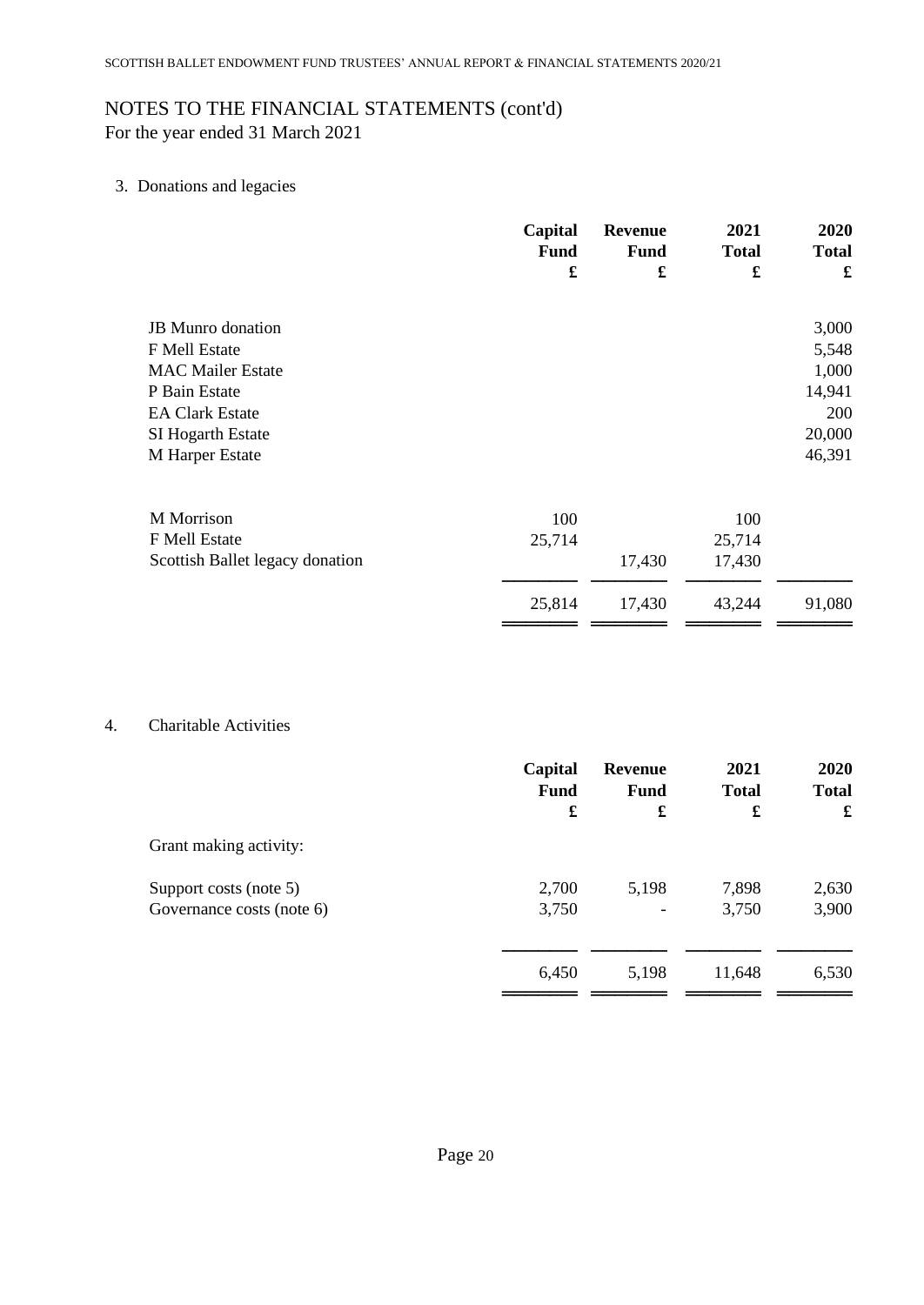For the year ended 31 March 2021

5. Support Costs

|                                                                          | Capital<br><b>Fund</b><br>£ | <b>Revenue</b><br><b>Fund</b><br>£ | 2021<br><b>Total</b><br>£ | 2020<br><b>Total</b><br>£ |
|--------------------------------------------------------------------------|-----------------------------|------------------------------------|---------------------------|---------------------------|
| Management and administration                                            |                             |                                    |                           |                           |
| Investment management fees<br><b>Administration fees</b><br>Bank charges | 2,700                       | 5,172<br>26                        | 2,700<br>5,172<br>26      | 2,558<br>72               |
|                                                                          | 2,700                       | 5,198                              | 7,898                     | 2,630                     |

There were no employees in the year to 31 March 2021 (2020: nil).

## 6. Governance Costs

|                           | 2021<br>£ | 2020<br>£ |
|---------------------------|-----------|-----------|
| Auditors remuneration     |           |           |
| Audit fees – current year | 3,750     | 3,900     |
|                           | 3,750     | 3,900     |
|                           |           |           |

7. Fixed Asset Investments

#### Investments

|                       | 2021<br>£                | 2020<br>£  |
|-----------------------|--------------------------|------------|
| <b>Market Value</b>   |                          |            |
| At 31 March 2020      | 1,064,235                | 10,000     |
| <b>Additions</b>      | $\overline{\phantom{0}}$ | 1,159,082  |
| Disposals             |                          |            |
| <b>Revaluations</b>   | 264,574                  | (104, 847) |
| At 31 March 2021      | 1,328,809                | 1,064,235  |
| <b>Net Book Value</b> |                          |            |
| At 31 March 2021      | 1,328,809                | 1,064,235  |
| At 31 March 2020      | 1,064,235                | 10,000     |
|                       |                          |            |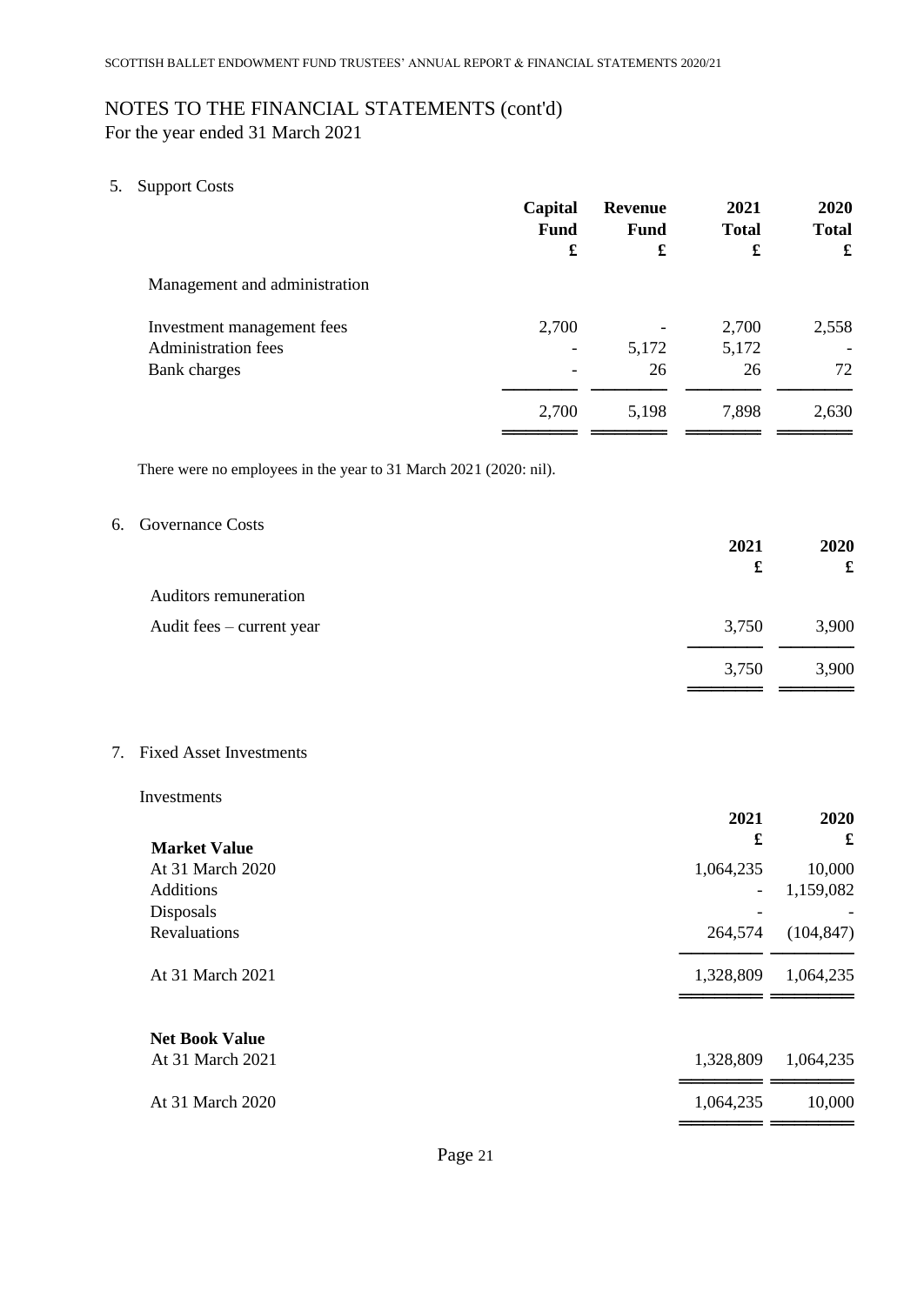For the year ended 31 March 2021

8. Cash Held

|                                                       | 2021<br>£   | 2020<br>£            |
|-------------------------------------------------------|-------------|----------------------|
| Cash held at bank - RBS                               | 158,747     | 94,457               |
| Cash held at bank - Cazenove                          | 107,717     | 140,426              |
|                                                       | 266,464     | 234,883              |
| Creditors - Amounts Falling Due Within One Year<br>9. |             |                      |
|                                                       | 2021        | 2020                 |
|                                                       | $\mathbf f$ | $\pmb{\mathfrak{L}}$ |
| Accruals                                              | 5,001       | 5,214                |
|                                                       | 5,001       | 5,214                |
| 10. Financial Assets and Liabilities                  |             |                      |
|                                                       | 2021        | 2020                 |
|                                                       | $\mathbf f$ | $\pmb{\mathfrak{L}}$ |
| Financial assets at amortised cost                    | 266,464     | 234,883              |
| Financial assets at fair value                        | 1,328,809   | 1,064,235            |
| Financial liabilities at amortised cost               | (5,001)     | (5,214)              |
|                                                       | 1,590,272   | 1,293,904            |
|                                                       |             |                      |

Financial assets at amortised cost comprise of accrued income and cash at bank.

Financial assets at fair value comprise of other investments which are measured at market value at the year end.

Financial liabilities comprise of trade creditors and accruals.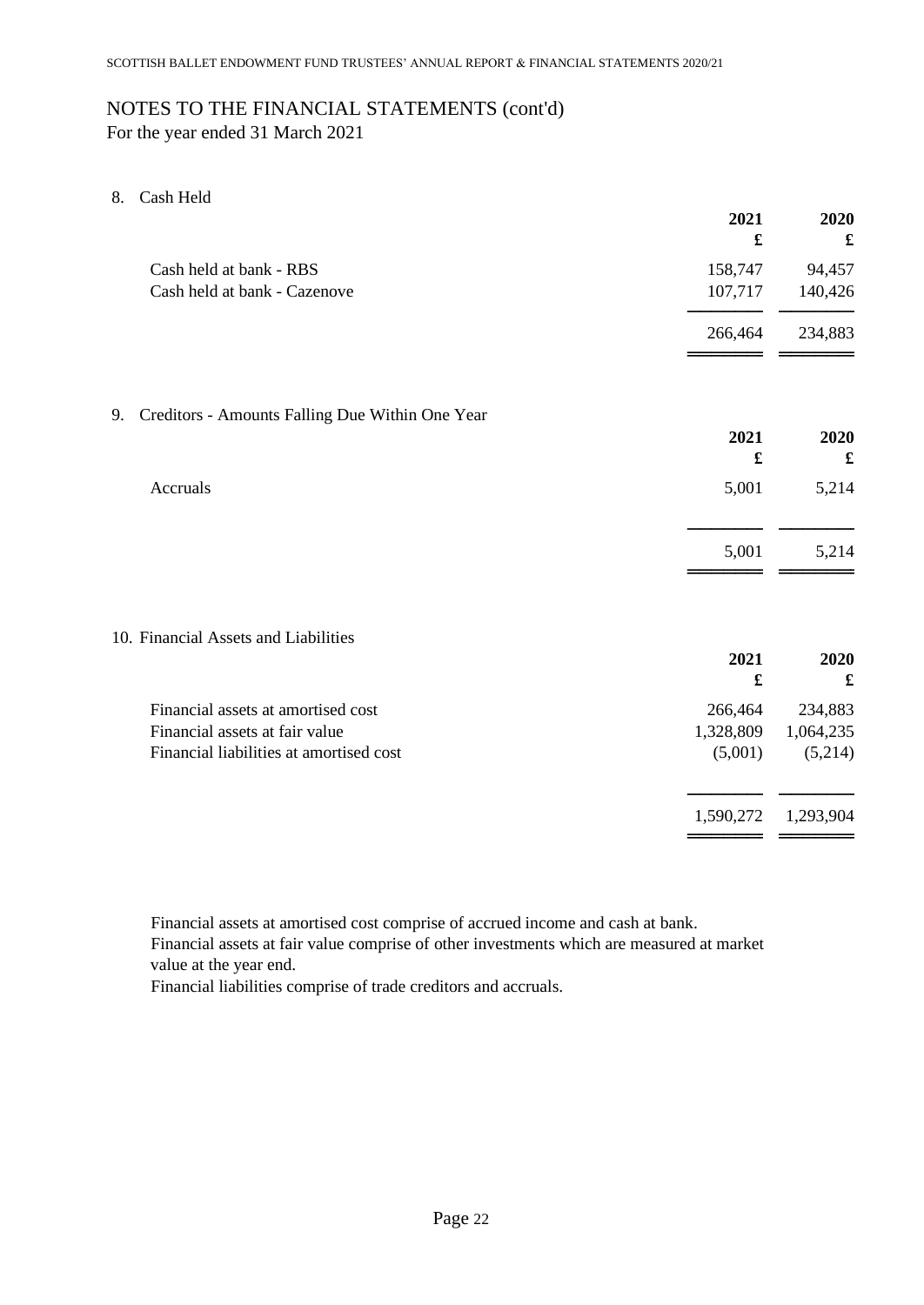For the year ended 31 March 2021

11. Analysis of Net Assets Between Funds

|                                    | Capital<br><b>Fund</b> | <b>Revenue</b><br>Fund<br>£   | 2021<br><b>Total</b>     | 2020<br><b>Total</b><br>$\pmb{\mathfrak{L}}$ |
|------------------------------------|------------------------|-------------------------------|--------------------------|----------------------------------------------|
| Management and administration      |                        |                               |                          |                                              |
| Net current assets / (liabilities) | 1,577,170              | 13,102                        | 1,590,272                | 1,293,904                                    |
|                                    | 1,577,170              | 13,102                        | 1,590,272                | 1,293,904                                    |
| 12. Net movement in funds          | At                     | <b>Net</b>                    | <b>Transfer</b>          | At                                           |
|                                    | 2020                   | 01 April Movement<br>in Funds | between<br><b>Funds</b>  | 31 March<br>2021                             |
|                                    | £                      | £                             | £                        | £                                            |
| <b>Unrestricted Funds</b>          |                        |                               |                          |                                              |
| Capital Fund<br>Revenue Fund       | 1,293,034<br>870       | 284,136<br>12,232             | $\overline{\phantom{a}}$ | 1,577,170<br>13,102                          |
|                                    |                        |                               |                          |                                              |